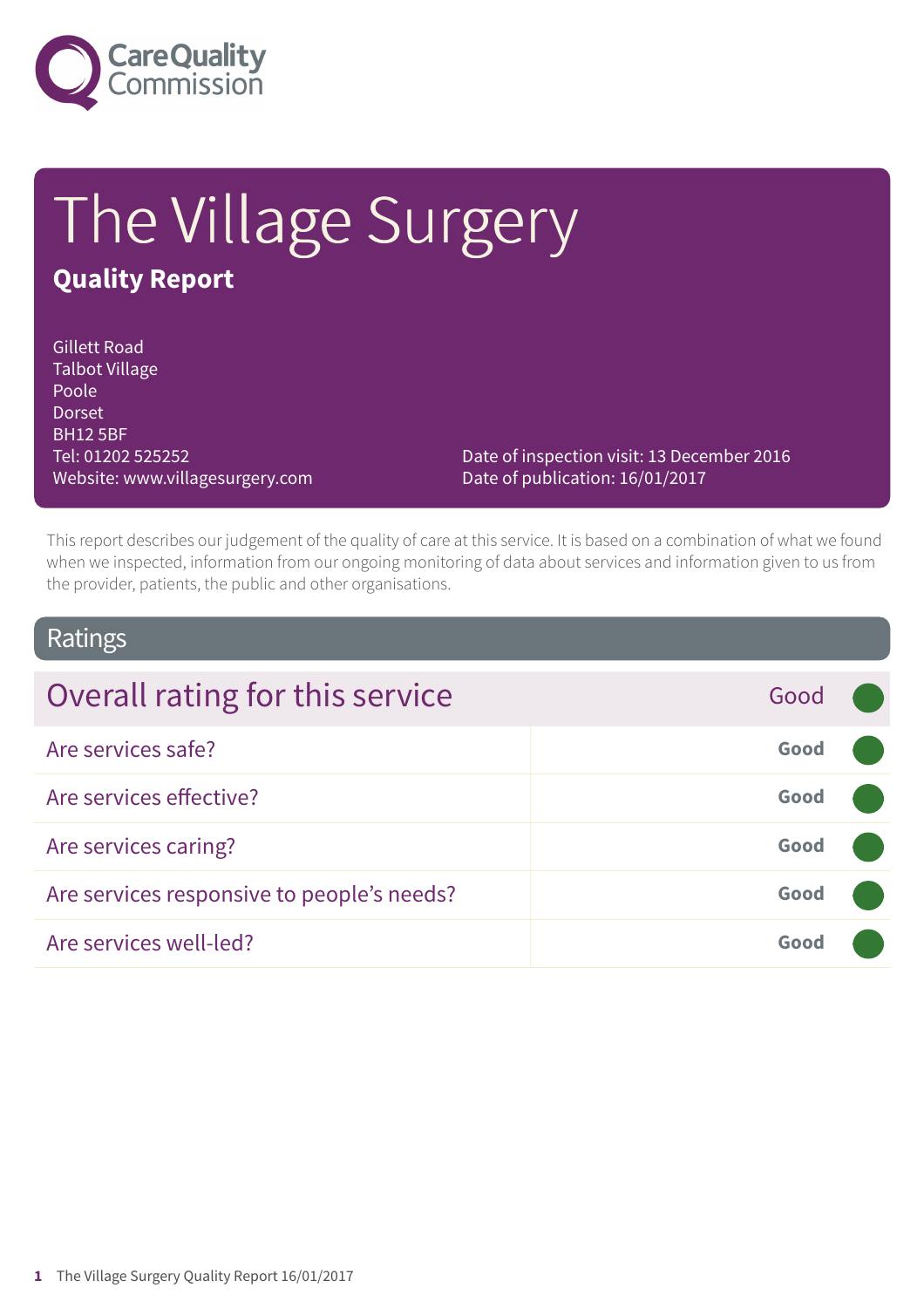### **Contents**

| Summary of this inspection                  | Page           |  |
|---------------------------------------------|----------------|--|
| Overall summary                             | $\overline{2}$ |  |
| The five questions we ask and what we found | 3              |  |
| The six population groups and what we found | 6              |  |
| What people who use the service say         | 11             |  |
| Detailed findings from this inspection      |                |  |
| Our inspection team                         | 12             |  |
| Background to The Village Surgery           | 12             |  |
| Why we carried out this inspection          | 12             |  |
| How we carried out this inspection          | 12             |  |
| Detailed findings                           | 14             |  |

### Overall summary

#### **Letter from the Chief Inspector of General Practice**

We carried out an announced comprehensive inspection at The Village Surgery on 13 December 2016. Overall the practice is rated as good.

- There was an open and transparent approach to safety and an effective system in place for reporting and recording significant events.
- Risks to patients were assessed and well managed.
- Staff assessed patients' needs and delivered care in line with current evidence based guidance. Staff had been trained to provide them with the skills, knowledge and experience to deliver effective care and treatment.
- Patients said they were treated with compassion, dignity and respect and they were involved in their care and decisions about their treatment.
- Information about services and how to complain was available and easy to understand. Improvements were made to the quality of care as a result of complaints and concerns.
- Patients said they found it easy to make an appointment with a named GP and there was continuity of care, with urgent appointments available the same day.
- The practice had good facilities and was well equipped to treat patients and meet their needs.
- The practice had a clear ethos which had quality and safety as its top priority. The ethos was to provide the highest standard of individualised healthcare in a safe, friendly and welcoming environment.
- The practice had an active Patient Participation Group (PPG) which met twice a year and had an active online forum through the year. The PPG provided us with positive feedback about the practice.
- There was a clear leadership structure and staff felt supported by management. The practice proactively sought feedback from staff and patients, which it acted on.
- The provider was aware of and complied with the requirements of the duty of candour.

#### **Professor Steve Field (CBE FRCP FFPH FRCGP)**

Chief Inspector of General Practice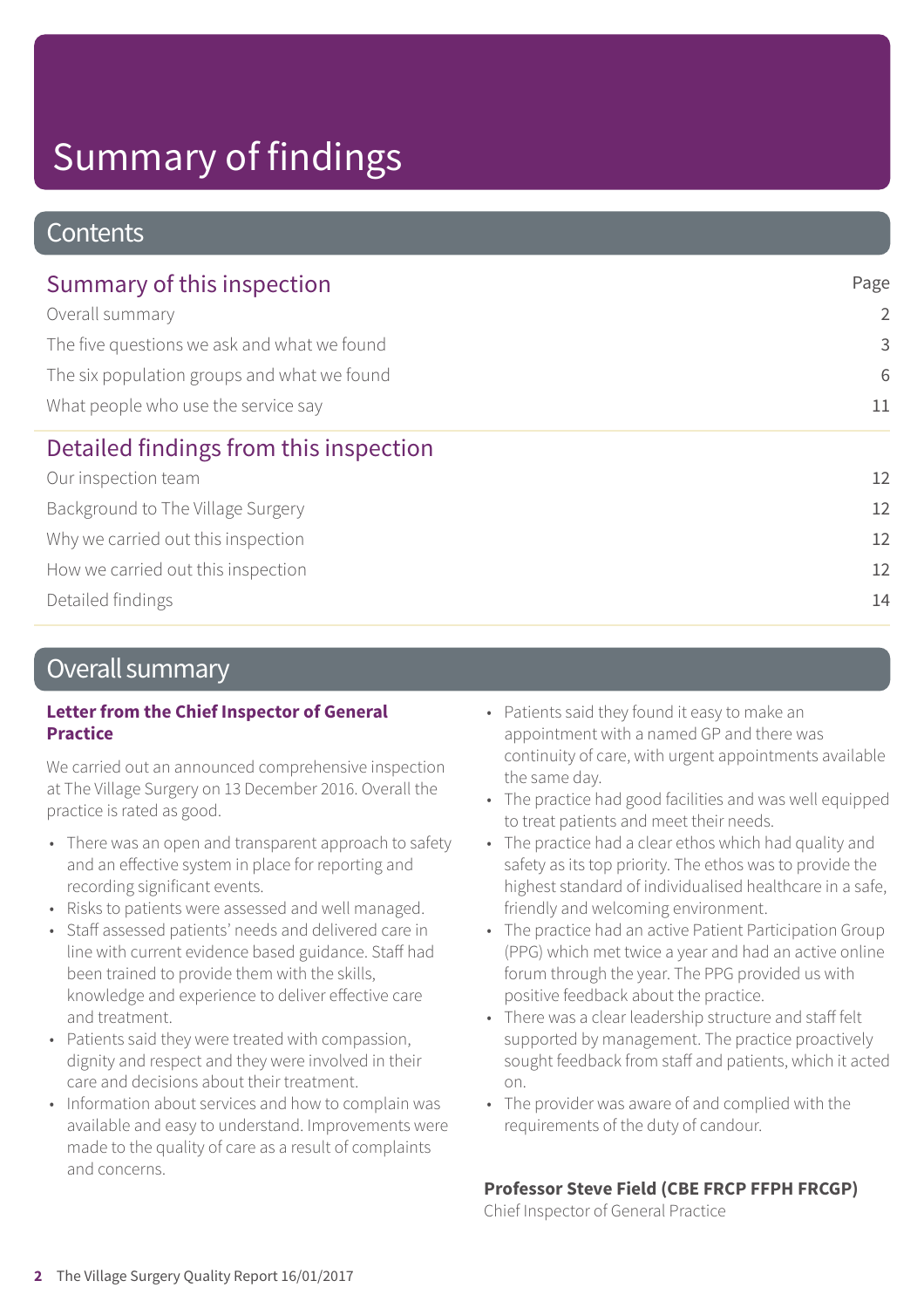### The five questions we ask and what we found

We always ask the following five questions of services.

#### **Ar e services safe ?**

The practic e is rated as good for providing saf e services.

- There was an effective system in place for reporting and recording significant events
- Lessons were shared to make sure action was taken to improve saf ety in the practice.
- When things went wrong patients received reasonable support, truthful information, and a written apology. The y wer e told about any actions t o improve processes t o pr event the same thing happening again.
- The practic e had clearly defined and embedded systems, processes and practices in plac e t o keep patients saf e and saf eguarded from abuse.
- Risks t o patients wer e assessed and well managed.
- The practic e had an efficient system of maintaining a running log of safeguarding concerns for both children and vulnerable adults. This was updated and actioned on a r egular basis.
- Risks t o patients wer e assessed and well managed.
- Recruitment procedures and checks wer e comple ted as required to ensure staff were suitable and competent.
- There were appropriate arrangements for the efficient management of medicines.
- Health and saf ety risk assessments had been performed and wer e up t o date. For example, recent fir e risk assessments.
- The practic e was clean, tidy and hygienic. We found suitable arrangements wer e in plac e which ensured the cleanliness of the practic e was maintained t o a high standard.

#### **Ar e services e ffective ?**

The practic e is rated as good for providing effective services.

- Dat a from the Quality and Out comes F ramework (QOF) showed patient out comes wer e at or above averag e compared t o the national average. The practic e had achieved 99% of its QOF target 2015-16 which was higher than the clinical commissioning group (C CG) averag e of 98%.
- Staff assessed needs and delivered car e in line with current evidenc e based guidance.
- Audits demonstrated performanc e was being monitored and continuously improved.
- Staff had the skills, knowledge and experience to deliver effective care and treatment.

**Good –––**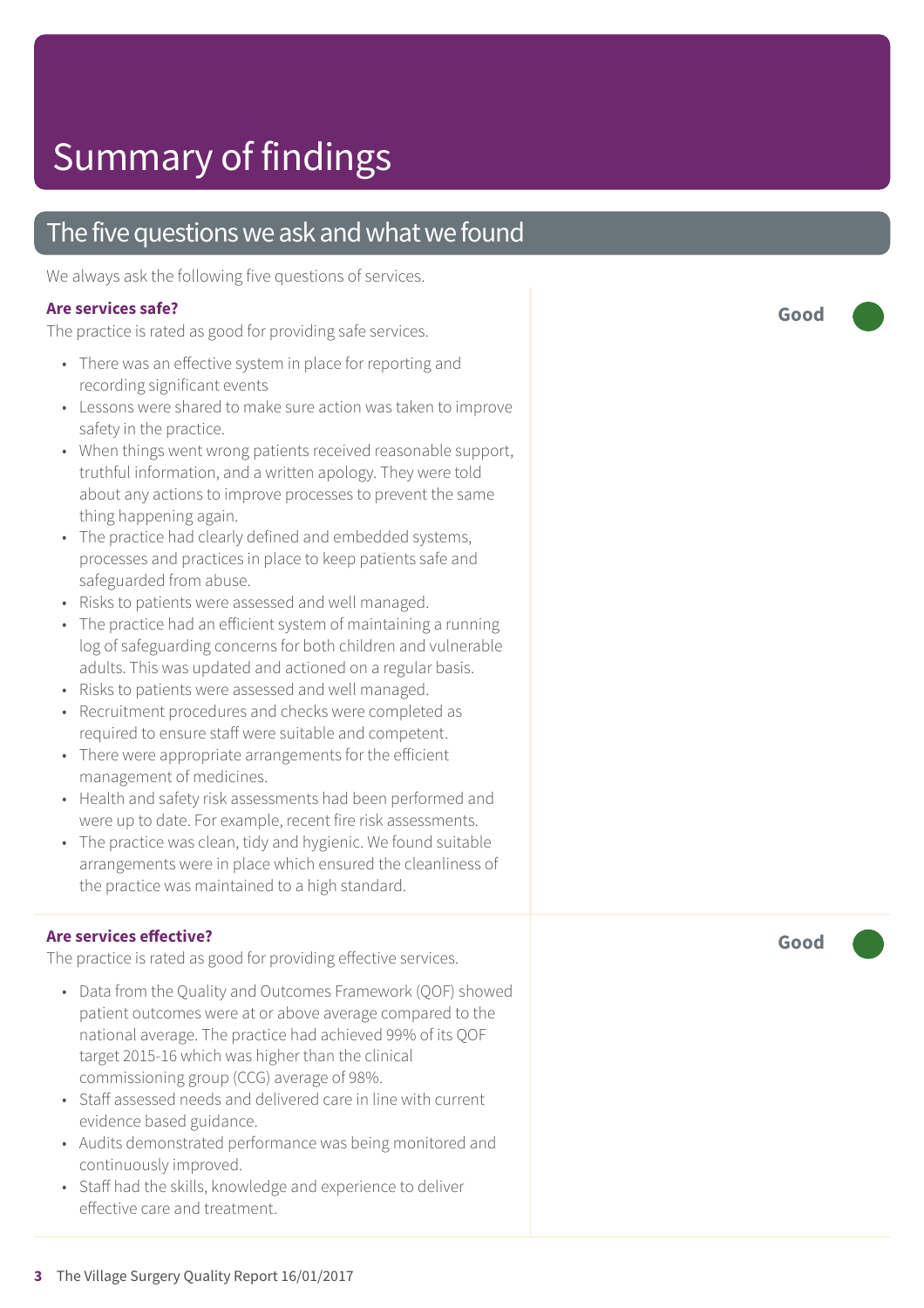- There was evidence of appraisals and personal development plans for all staff.
- Staff worked with other health care professionals to understand and meet the range and complexity of patients' needs.

#### **Are services caring?**

The practice is rated as good for providing caring services.

- Data from the national GP patient survey showed patients rated the practice higher than others for several aspects of care.
- Patients said they were treated with compassion, dignity and respect and they were involved in decisions about their care and treatment.
- Information for patients about the services available was easy to understand and accessible.
- We saw staff treated patients with kindness and respect, and maintained patient and information confidentiality.
- The practice had a carer's lead who provided signposting to support services relevant to carers.
- The practice had recently introduced systems in place to identify military veterans and ensured they received appropriate support to cope emotionally with their experience in the service of their country in line with the national Armed Forces Covenant 2014. The practice had identified one military veteran so far.

#### **Are services responsive to people's needs?**

The practice is rated as good for providing responsive services.

- Practice staff reviewed the needs of its local population and engaged with the NHS England Area Team and Clinical Commissioning Group to secure improvements to services where these were identified.
- Patients said they found it easy to make an appointment with a named GP and there was continuity of care, with urgent appointments available the same day.
- In response to patient feedback regarding their appointment system, the practice had invested in an online appointment system. The practice also offered an electronic prescribing service.
- The practice had good facilities and was well equipped to treat patients and meet their needs.
- Information about how to complain was available and easy to understand and evidence showed the practice responded quickly to issues raised. Learning from complaints was shared with staff and other stakeholders.

**Good –––**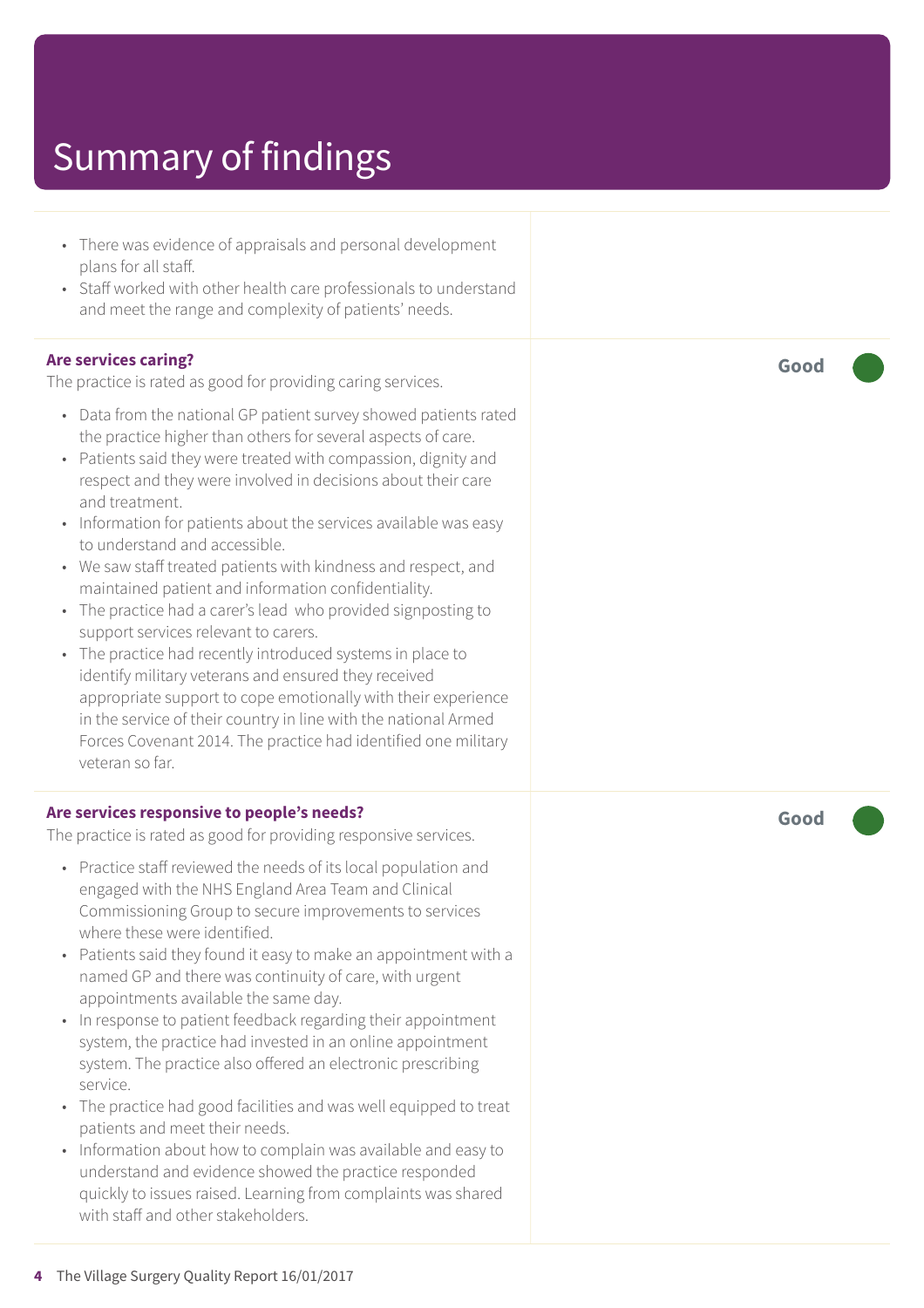#### **Are services well-led?**

The practice is rated as good for being well-led.

- The practice had a clear vision and strategy to deliver high quality care and promote good outcomes for patients. Staff were clear about the vision and their responsibilities in relation to it.
- There was a clear leadership structure and staff felt supported by management. The practice had a number of policies and procedures to govern activity and held regular governance meetings.
- There was an overarching governance framework which supported the delivery of the strategy and good quality care. This included arrangements to monitor and improve quality and identify risk.
- The provider was aware of and complied with the requirements of the duty of candour. The partners encouraged a culture of openness and honesty. The practice had systems in place for notifiable safety incidents and ensured this information was shared with staff to ensure appropriate action was taken
- The practice proactively sought feedback from staff and patients, which it acted on. The patient participation group was active.
- There was a strong focus on continuous learning and improvement at all levels.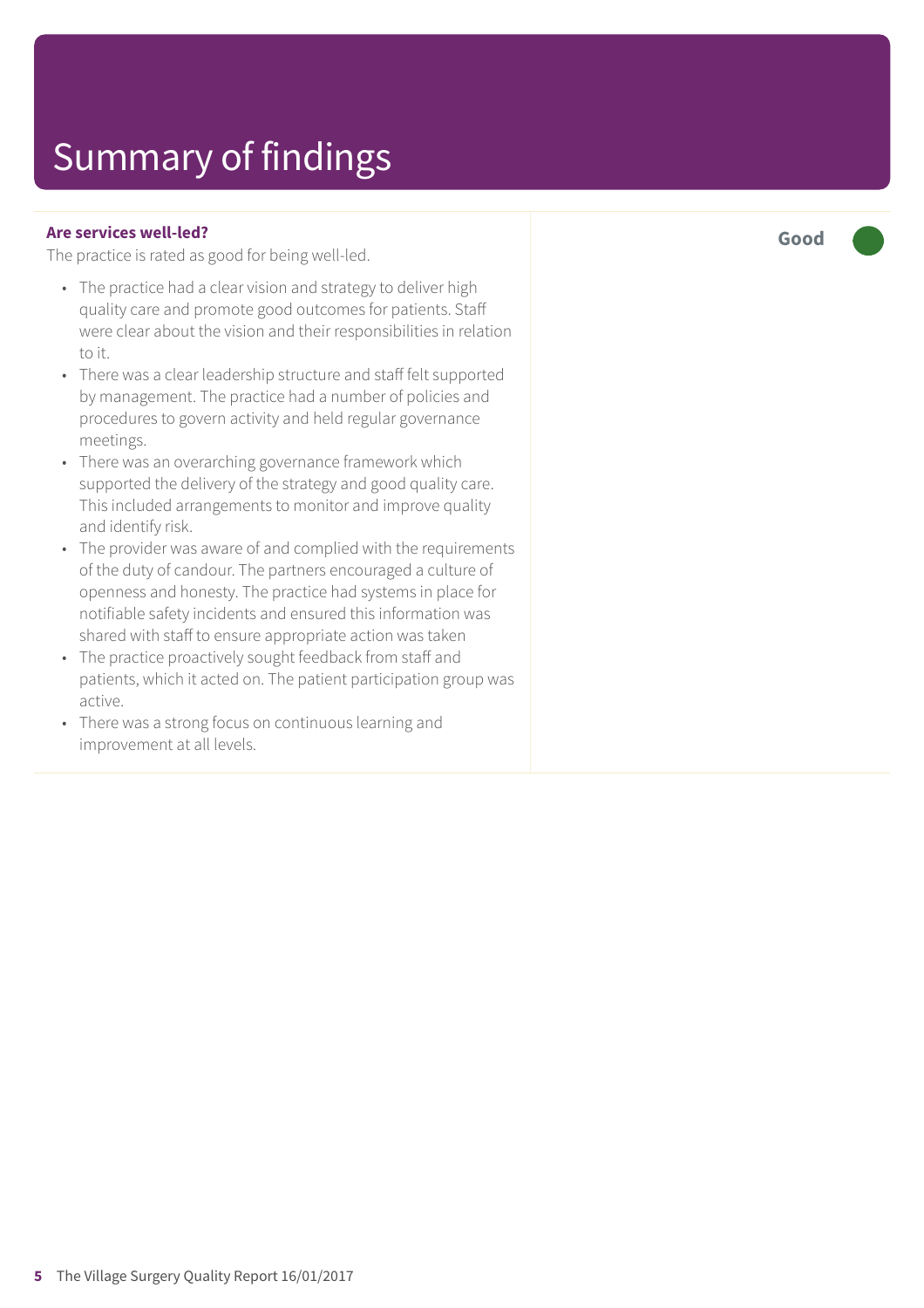### The six population groups and what we found

We always inspect the quality of care for these six population groups.

#### **Older people**

The practice is rated as good for the care of older people.

- The practice offered proactive, personalised care to meet the needs of the older people in its population.
- The practice was responsive to the needs of older people, and offered home visits and urgent appointments for those with enhanced needs.
- The Practice participated in the Bournemouth North Locality's 'Over 75 Nurse' project which referred eligible patients to a specialist nurse assessment which provided health checks, care plans, admission avoidance, long term conditions, mental health, dementia, general well-being and social care needs.The nurse also looked at safety in the home, falls risks, problems with isolation and lack of support from family or carers.The nurse could make referrals to other agencies, signpost patients to services like the voluntary sector and feedback to GPs on any clinical concerns.This scheme had only recently been established with a single nurse. 17 patients had been referred to date.
- Recent locality data from the clinical commissioning group (CCG) showed the practice had reduced the number of patients aged over 75 attending hospital as an unplanned emergency admission by 7.1% over the last 12 months.
- The practice hosted an Abdominal Aortic Aneurysm Service which screened male patients aged over 65 for abdominal aneurysms.

#### **People with long term conditions**

The practice is rated as good for the care of people with long-term conditions.

- Clinical staff had lead roles in chronic disease management and patients at risk of hospital admission were identified as a priority.
- The practice maintained disease registers for all patients with a diagnosed chronic disease. There was a lead clinician for each area of chronic disease. These patients were invited regularly to attend for structured disease specific reviews with GPs or practice nurses.

**Good –––**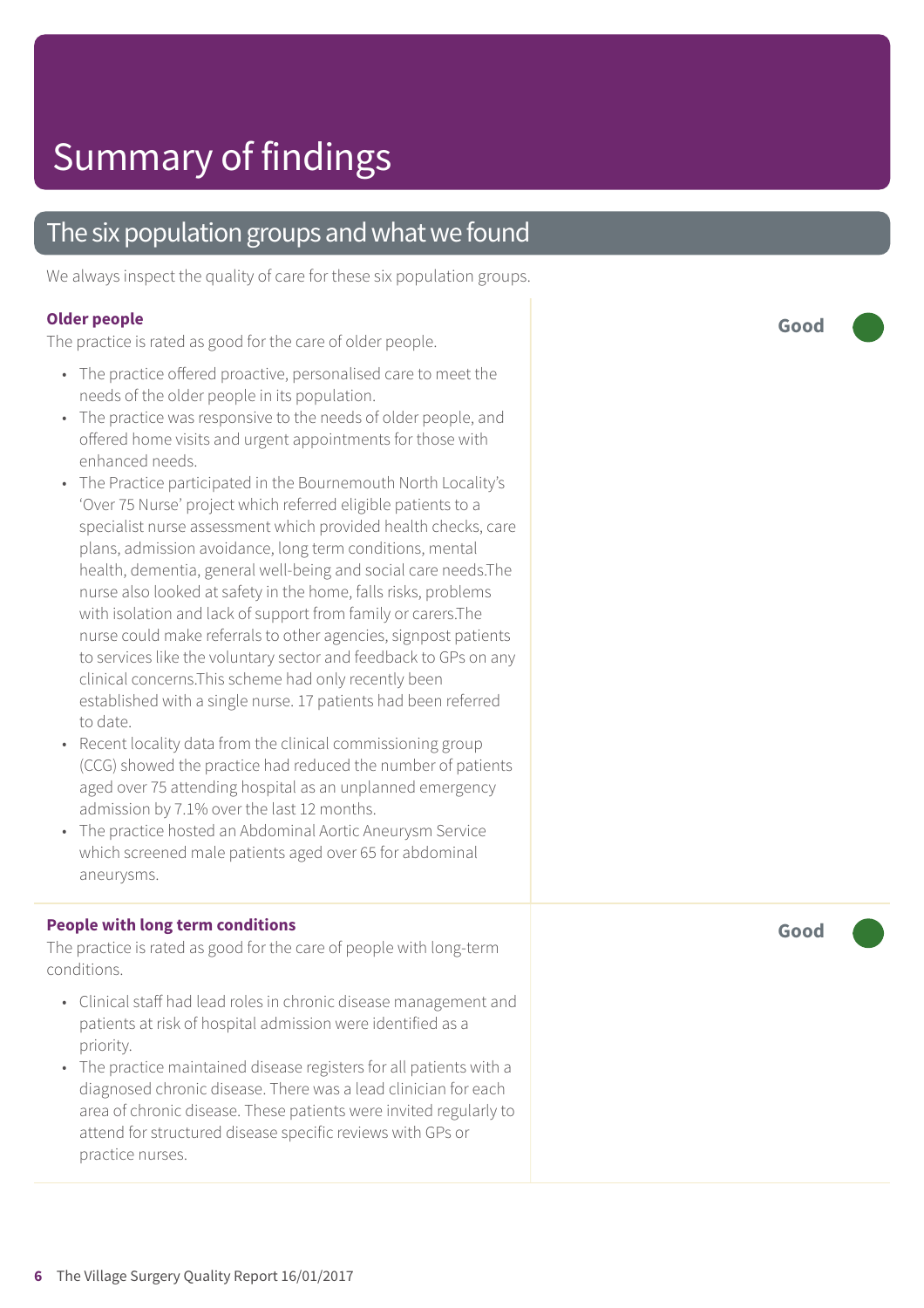- The percentage of patients with diabetes, on the register, whose blood sugar tests were within average ranges in the last 12 months, was 88% which was better than the national average of 78%.
- Longer appointments and home visits were available when needed.
- All these patients had a named GP and a structured annual review to check their health and medicines needs were being met. For those patients with the most complex needs, the named GP worked with relevant health and care professionals to deliver a multidisciplinary package of care.

#### **Families, children and young people**

The practice is rated as good for the care of families, children and young people.

- There were systems in place to identify and follow up children living in disadvantaged circumstances and who were at risk, for example, children and young people who had a high number of A&E attendances. Immunisation rates were relatively high for all standard childhood immunisations.
- Patients told us that children and young people were treated in an age-appropriate way and were recognised as individuals, and we saw evidence to confirm this.
- GPs met monthly at a multi-disciplinary (MDT) meeting with the health visiting team and other health professionals to discuss any safeguarding or domestic violence issues, including looked after children, children 'at risk' or on child protection plans.
- The practice's uptake for the cervical screening programme was 90%, which was higher than the CCG average of 84% and the national average of 82%.
- Appointments were available outside of school hours and the premises were suitable for children and babies.
- We saw positive examples of joint working with midwives, health visitors and school nurses.

#### **Working age people (including those recently retired and students)**

The practice is rated as good for the care of working-age people (including those recently retired and students).

• The needs of the working age population, those recently retired and students had been identified and the practice had adjusted the services it offered to ensure these were accessible, flexible and offered continuity of care.

**Good –––**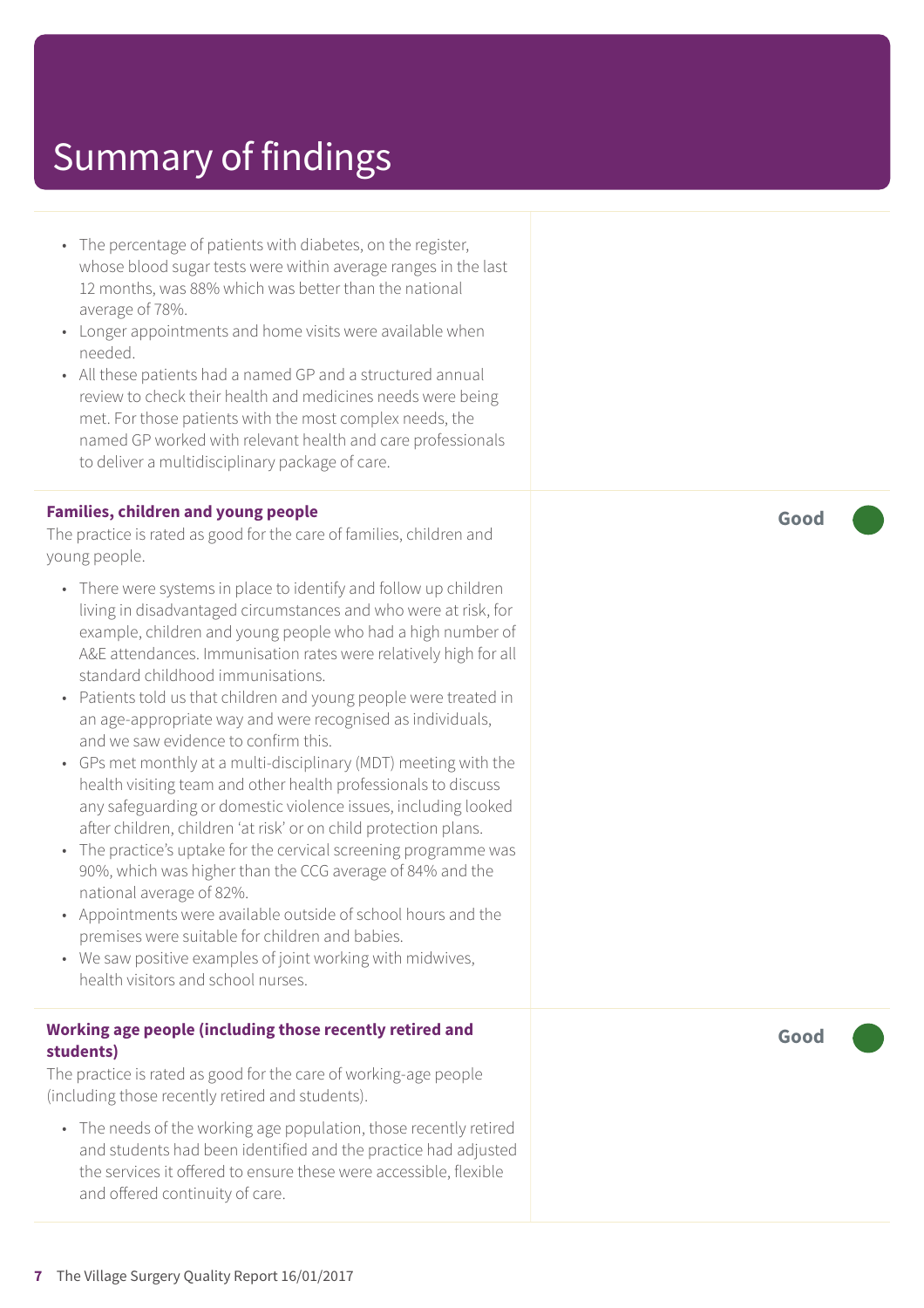- The practice was about to start having a lunchtime GP surgery so patients who worked could attend appointments at a mor e convenient time. The practic e held early morning and evening surgeries and tried to keep these appointments for working people. This included an evening practice nurse surgery which had proved ver y popular.
- On-line access was available for medical appointments, repeat prescriptions and medical records for all of its patients. Text reminder messages were sent to all patients on the booking of an appointment, further reminder sent nearer the time. The practic e had started using the MJOG text messaging servic e in order t o text patients with reminders. Patients could respond back with a text messag e and this could be automatically added to the patient's clinical record and read coded for audit purposes.
- The practice was proactive in offering online services as well as a full rang e of health promotion and screening that reflects the needs for this ag e group.
- Health promotion material was available through the practice and on the website.
- The practic e had a high student population (3,500 of its 9,503 patients which was 36%) from the neighbouring Arts University Bournemouth. The practic e had established good links with the University and held a weekly GP and Nurse Practitioner clinic at the Student Services Centre. Students wer e sent a practic e "Welcome Pack" together with information informing them how t o ac cess medical services when in Bournemouth. The practic e also promoted meningitis booster vaccinations relevant to student populations.
- The practice was looking at easier ways to engage with students such as cr eating a Villag e Sur ger y app for smartphones and having the practic e bookle t put int o a computerised format so it could be scanned by smartphones.

#### **People whose circumstances may mak e them vulnerable**

The practice is rated as good for the care of people whose circumstances may mak e them vulnerable.

- The practice held a register of patients living in vulnerable circumstances including homeless people, traveller s and those with a learning disability.
- The practice offered longer appointments for patients with a learning disability.
- The practice regularly worked with other health car e professionals in the case management of vulnerable patients.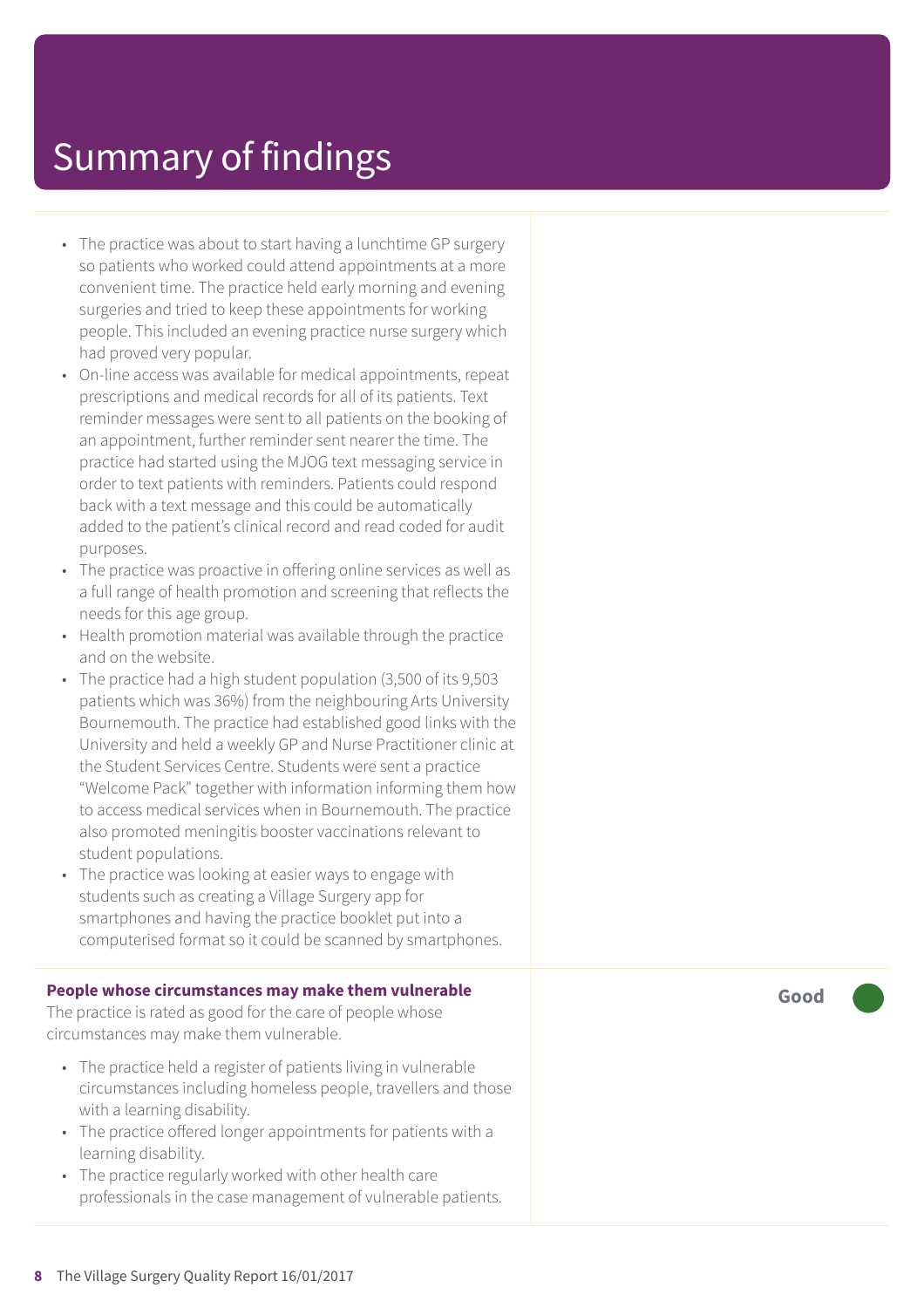- Monthly multi-disciplinary team meetings were held with all relevant health professionals to discuss all patients on the Practices 'at risk' or 'End of Life Care' register. This included liaison with health and social care co-ordinators.
- The practice informed vulnerable patients about how to access various support groups and voluntary organisations.
- Staff knew how to recognise signs of abuse in vulnerable adults and children. Staff were aware of their responsibilities regarding information sharing, documentation of safeguarding concerns and how to contact relevant agencies in normal working hours and out of hours.
- The practice had a carer's lead who liaised with and offered advice to people who were caring for vulnerable patients.

#### **People experiencing poor mental health (including people with dementia)**

The practice is rated as good for the care of people experiencing poor mental health (including people with dementia).

- 100% of patients diagnosed with dementia had their care reviewed in a face to face meeting in the last 12 months, which was higher than the clinical commissioning group (CCG) average of 85% and the national average of 84%.
- The percentage of patients with schizophrenia, bipolar affective disorder and other psychoses who have a comprehensive, agreed care plan documented in the record, in the preceding 12 months was 96% which was higher than the CCG average of 92% and the national average of 88%.
- The practice regularly worked with multi-disciplinary teams in the case management of patients experiencing poor mental health, including those with dementia.
- The practice carried out advance care planning for patients with dementia.
- The practice had told patients experiencing poor mental health about how to access various support groups and voluntary organisations.
- The practice had a system in place to follow up patients who had attended accident and emergency where they may have been experiencing poor mental health.
- Staff had a good understanding of how to support patients with mental health needs and dementia.
- The practice was working with national dementia support charities to achieve official "dementia friendly" status. Two members of staff at the practice were dementia champions and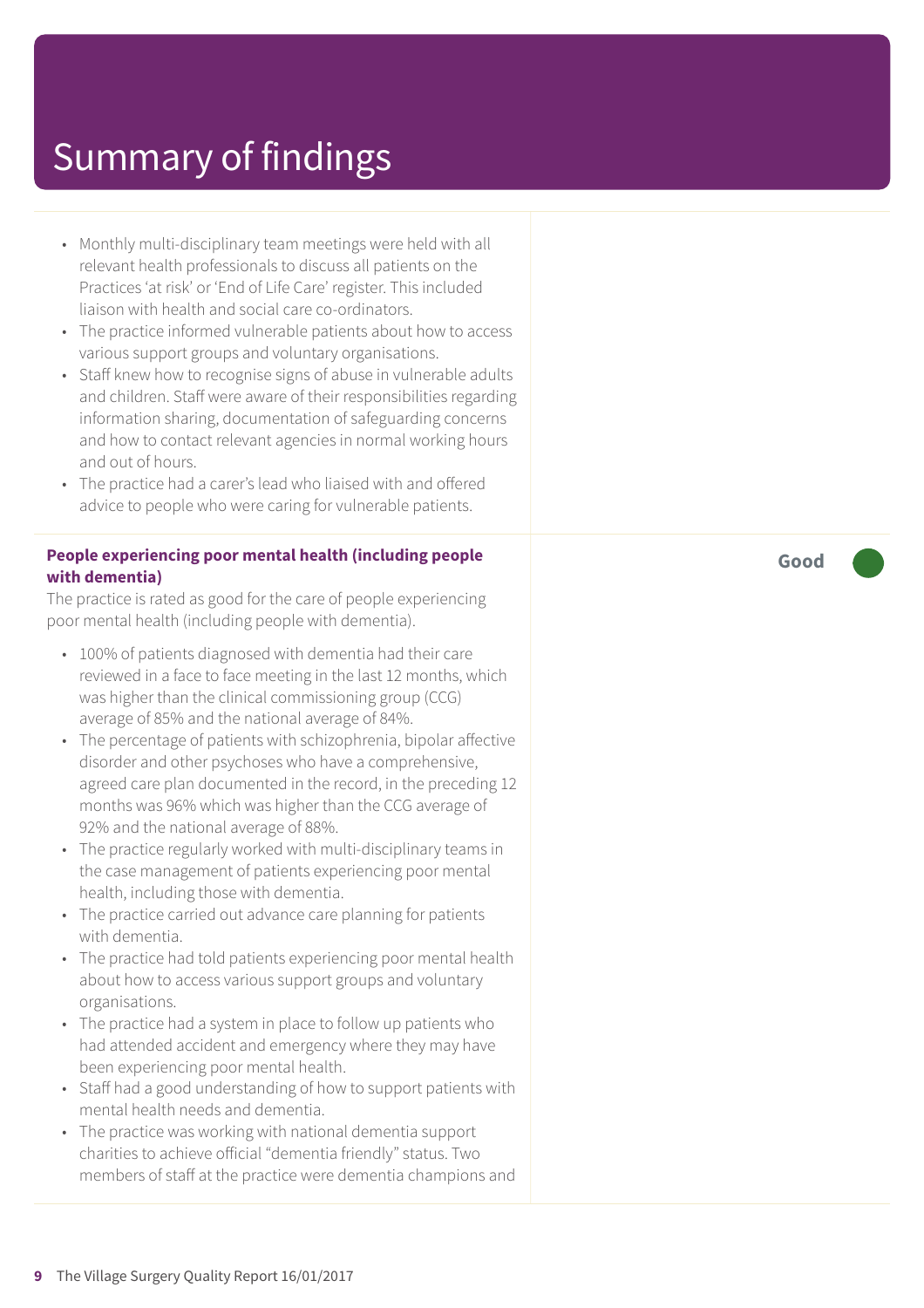were actively working towards changes to help their dementia patients, such as introducing dementia friendly signage throughout the practice. All staff had attended training on recognising the signs of dementia and how to support patients.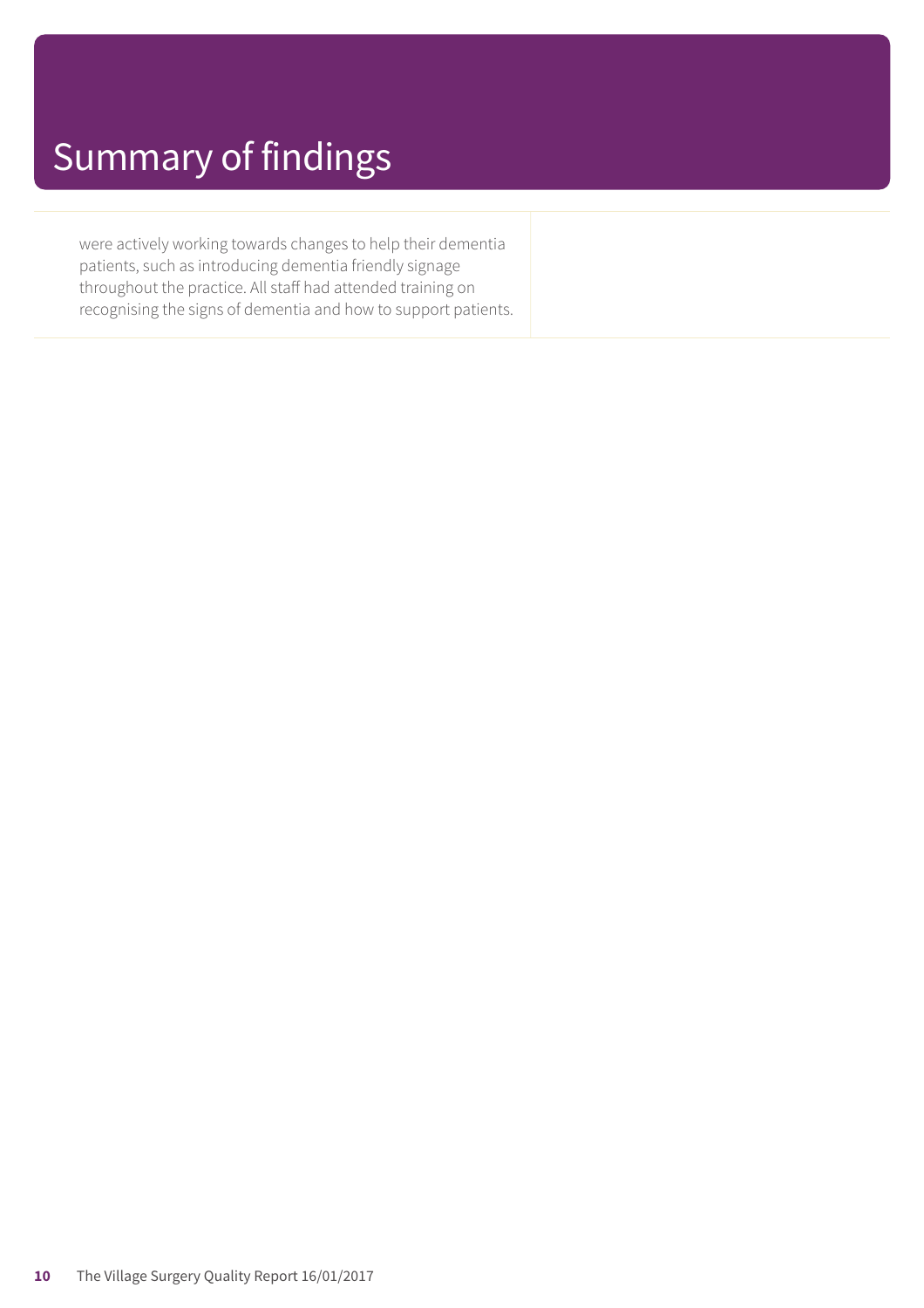### What people who use the service say

The national GP patient survey results were published in July 2016. Results showed the practice was performing in line with local and national averages. 303 survey forms were distributed and 116 were returned. This represented 1.2% of the practice's patient list (9503).

- 92% of patients found it easy to get through to this practice by phone compared to the national average of 73%.
- 77% of patients were able to get an appointment to see or speak to someone the last time they tried compared to the national average of 76%.
- 87% of patients described the overall experience of this GP practice as good compared to the national average of 73%.
- 93% of patients said they would recommend this GP practice to someone who has just moved to the local area compared to the national average of 79%.

As part of our inspection we also asked for CQC comment cards to be completed by patients prior to our inspection. We received 22 comment cards which were all positive about the standard of care received. Patients described the friendly reception team, the caring and professional GPs and nurses and the excellent service they had received over many years from this practice.

We spoke with four patients during the inspection. All four patients said they were satisfied with the care they received and thought staff were approachable, committed and caring.

Results from the friends and family survey October 2016 showed that of the 350 responses received, 322 were extremely likely or likely to recommend the practice (92%).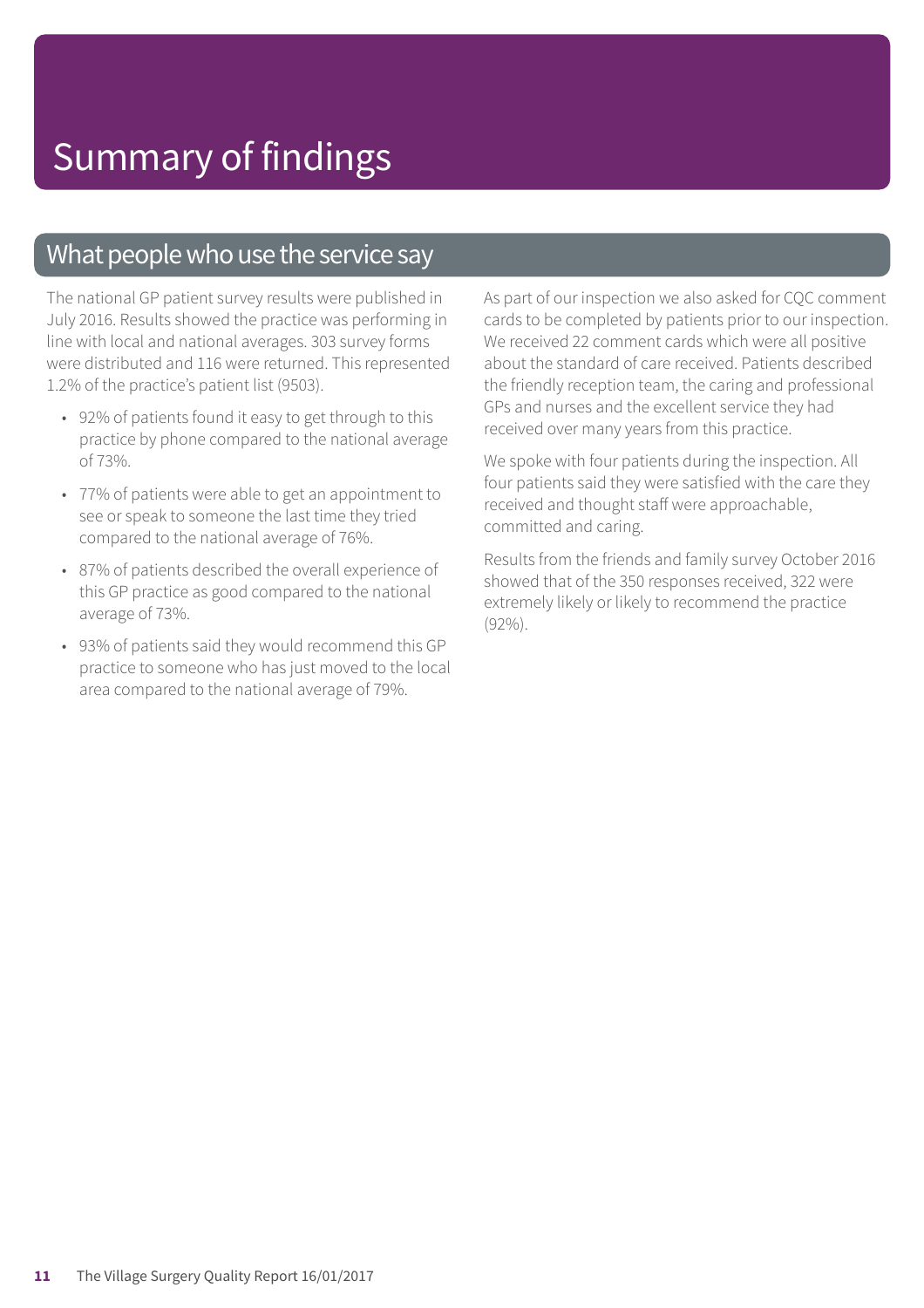

# The Village Surgery **Detailed findings**

### Our inspection team

#### **Our inspection team was led by:**

Our inspection team was led by a CQC Lead Inspector**.** The team included a GP specialist adviser, and a practice nurse specialist adviser.

### **Background to The Village Surgery**

The Village Surgery was inspected on Tuesday 13 December 2016. This was a comprehensive inspection.

The main practice is situated next to the Arts University Bournemouth, in the coastal town of Poole, Dorset. The deprivation decile rating for this area is six (with one being the most deprived and 10 being the least deprived). The 2011 census data showed that 97% of the local population identified themselves as being white British. The practice provides a primary medical service to 9,503 patients with 36% of those being students. The practice is a teaching practice for medical students and is also a training practice for GPs. The practice has supported two GP registrars in the last 12 months and two more were due to arrive at the practice in early 2017.

There is a team of three GPs partners and one salaried GP. Two are female and two male. Some worked part time and some full time. The whole time equivalent was 3.75. Partners hold managerial and financial responsibility for running the business. The team are supported by a practice manager, nurse practitioner, two practice nurses, one health care assistants, one phlebotomist and additional administration staff.

Patients using the practice also have access to community nurses, mental health teams and health visitors. Other health care professionals visit the practice on a regular basis.

The practice is open between the NHS contracted opening hours of 8am and 6.30pm Monday to Friday. Appointments are offered anytime within these hours. Extended hours surgeries are offered at the following times on Tuesdays, Thursdays and Fridays from 7.30am to 8am. Evening clinics are offered once a week on a different day each week from 6.30pm to 8.30pm.

Outside of these times patients are directed to contact the out of hour's service by using the NHS 111 number.

The practice offers a range of appointment types including book on the day, telephone consultations and advance appointments.

The practice has a Personal Medical Services (PMS) contract with NHS England.

The practice provides regulated activities from a single location at The Village Surgery, Gillett Road, Talbot Village, Poole, Dorset BH12 5BF. We visited this location during our inspection.

### Why we carried out this inspection

We carried out a comprehensive inspection of this service under Section 60 of the Health and Social Care Act 2008 as part of our regulatory functions. The inspection was planned to check whether the provider is meeting the legal requirements and regulations associated with the Health and Social Care Act 2008, to look at the overall quality of the service, and to provide a rating for the service under the Care Act 2014.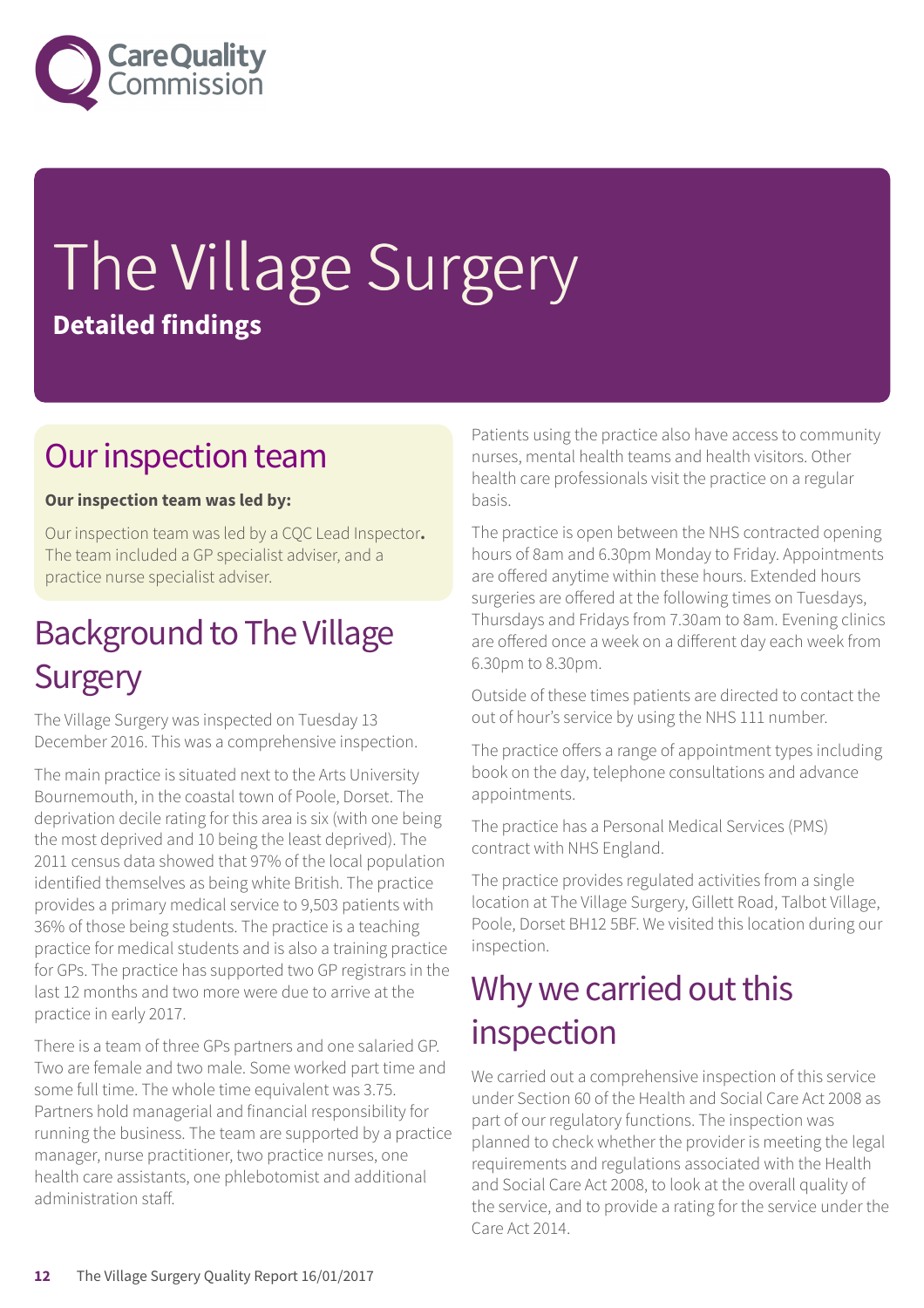# Detailed findings

### How we carried out this inspection

Before visiting, we reviewed a range of information that we hold about the practice and asked other organisations to share what they knew. We carried out an announced visit on 13 December 2016. During our visit we:

- Spoke with a range of staff including three GPs, three nursing and three administrative staff and spoke with four patients who used the service.
- Observed how patients were being cared for and talked with carers and/or family members
- Reviewed the personal care or treatment records of patients.
- Reviewed 22 comment cards where patients and members of the public shared their views and experiences of the service.

To get to the heart of patients' experiences of care and treatment, we always ask the following five questions:

 $\cdot$  Is it safe?

- Is it effective?
- Is it caring?
- Is it responsive to people's needs?
- Is it well-led?

We also looked at how well services are provided for specific groups of people and what good care looks like for them. The population groups are:

- Older people
- People with long-term conditions
- Families, children and young people
- Working age people (including those recently retired and students)
- People whose circumstances may make them vulnerable
- People experiencing poor mental health (including people with dementia)

Please note that when referring to information throughout this report, for example any reference to the Quality and Outcomes Framework data, this relates to the most recent information available to the CQC at that time.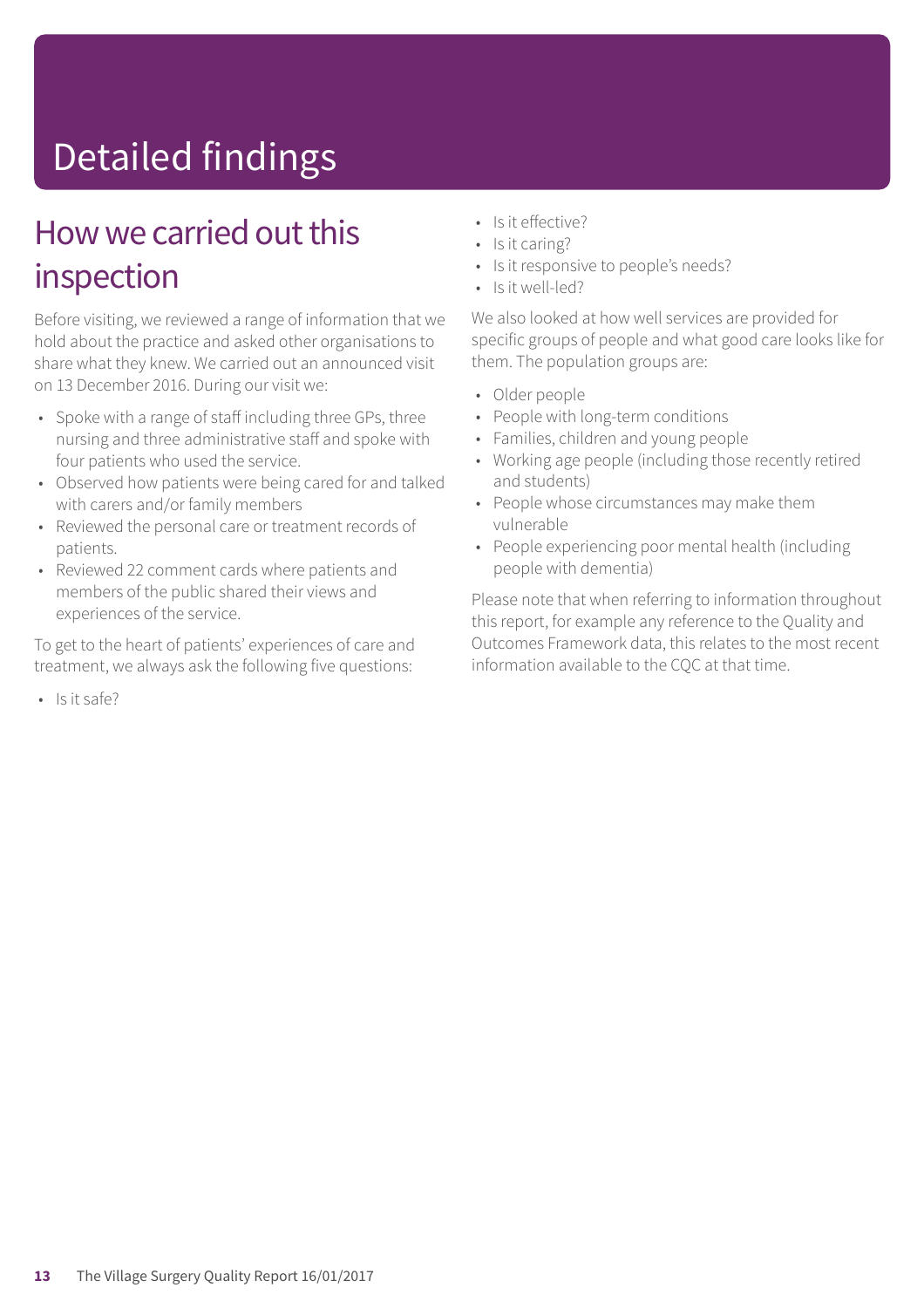# Are services safe?

## **Our findings**

#### **Safe track record and learning**

There was an effective system in place for reporting and recording significant events.

- Staff told us they would inform the practice manager of any incidents and there was a recording form available on the practice's computer system. The incident recording form supported the recording of notifiable incidents under the duty of candour. (The duty of candour is a set of specific legal requirements that providers of services must follow when things go wrong with care and treatment).
- We saw evidence that when things went wrong with care and treatment, patients were informed of the incident, received reasonable support, truthful information, a written apology and were told about any actions to improve processes to prevent the same thing happening again.
- The practice carried out a thorough analysis of the significant events.

We reviewed safety records, incident reports, patient safety alerts and minutes of meetings where these were discussed. We saw evidence that lessons were shared and action was taken to improve safety in the practice. For example, a significant event occurred where two patients had very similar names and identical birth dates. One of these patients registered at the practice after leaving their previous practice. Practice administration staff confused one patient for the other patient and obtained the incorrect patient notes. Further patient notes were then made incorrectly on this patient's record. A member of staff spotted that an error had been made. The practice took immediate action. Shared learning took place with the practice team. Actions also included reporting it the clinical commissioning group (CCG) and to the patient's previous practice. The practice complied with the duty of candour by informing the patient and explaining the error. The CCG had written a letter which commended the practice for its comprehensive investigation into this matter.

#### **Overview of safety systems and processes**

The practice had clearly defined and embedded systems, processes and practices in place to keep patients safe and safeguarded from abuse, which included:

- Arrangements were in place to safeguard children and vulnerable adults from abuse. These arrangements reflected relevant legislation and local requirements. Policies were accessible to all staff. The policies clearly outlined who to contact for further guidance if staff had concerns about a patient's welfare. There was a lead member of staff for safeguarding. The GPs attended safeguarding meetings when possible and always provided reports where necessary for other agencies. Staff demonstrated they understood their responsibilities and all had received training on safeguarding children and vulnerable adults relevant to their role. GPs were trained to child protection or child safeguarding level three. The practice nurses had been trained to level two, together with the practice manager. Administration staff had been trained to safeguarding level one.
- A notice in the waiting room advised patients that chaperones were available if required. All staff who acted as chaperones were trained for the role and had received a Disclosure and Barring Service (DBS) check. (DBS checks identify whether a person has a criminal record or is on an official list of people barred from working in roles where they may have contact with children or adults who may be vulnerable).
- The practice maintained appropriate standards of cleanliness and hygiene. We observed the premises to be clean and tidy. The practice nurse was the infection control clinical lead who liaised with the local infection prevention teams to keep up to date with best practice. There was an infection control protocol in place and staff had received up to date training. Annual infection control audits were undertaken and we saw evidence that action was taken to address any improvements identified as a result.
- The arrangements for managing medicines, including emergency medicines and vaccines, in the practice kept patients safe (including obtaining, prescribing, recording, handling, storing, security and disposal). Processes were in place for handling repeat prescriptions which included the review of high risk medicines. The practice carried out regular medicines audits, with the support of the local CCG pharmacy teams, to ensure prescribing was in line with best practice guidelines for safe prescribing. Blank prescription forms and pads were securely stored and there were systems in place to monitor their use. One of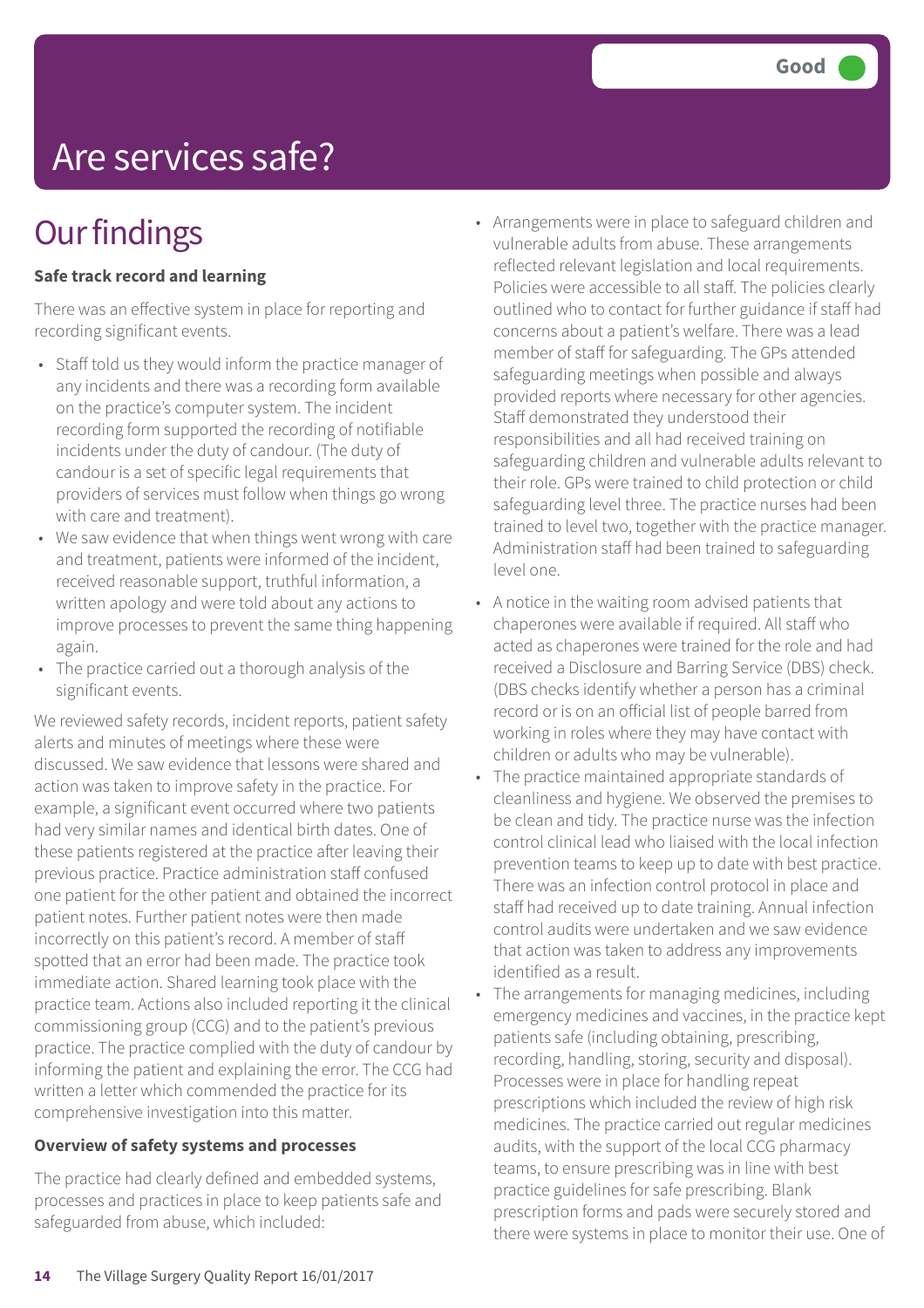### Are services safe?

the nurses had qualified as an Independent Prescriber and could therefore prescribe medicines for specific clinical conditions. They had received mentorship and support from the GP partners for this extended role. Patient Group Directions had been adopted by the practice to allow nurses to administer medicines in line with legislation. Health Care Assistants were trained to administer vaccines and medicines against a patient specific prescription or direction from a prescriber.

• We reviewed three personnel files and found appropriate recruitment checks had been undertaken prior to employment. For example, proof of identification, references, qualifications, registration with the appropriate professional body and the appropriate checks through the Disclosure and Barring Service.

#### **Monitoring risks to patients**

Risks to patients were assessed and well managed.

• There were procedures in place for monitoring and managing risks to patient and staff safety. There was a health and safety policy available with a poster in the reception office which identified local health and safety representatives. The practice had up to date fire risk assessments and carried out regular fire drills. All electrical equipment was checked to ensure the equipment was safe to use and clinical equipment was checked to ensure it was working properly. The practice had a variety of other risk assessments in place to monitor safety of the premises such as control of substances hazardous to health and infection control and legionella (Legionella is a term for a particular

bacterium which can contaminate water systems in buildings). The practice had recently had a comprehensive water quality legionella risk assessment completed by a professional contractor.

• Arrangements were in place for planning and monitoring the number of staff and mix of staff needed to meet patients' needs. There was a rota system in place for all the different staffing groups to ensure enough staff were on duty.

#### **Arrangements to deal with emergencies and major incidents**

The practice had adequate arrangements in place to respond to emergencies and major incidents.

- There was an instant messaging system on the computers in all the consultation and treatment rooms which alerted staff to any emergency.
- All staff received annual basic life support training and there were emergency medicines available in the treatment room.
- The practice had a defibrillator available on the premises and oxygen with adult and children's masks. A first aid kit and accident book were available.
- Emergency medicines were easily accessible to staff in a secure area of the practice and all staff knew of their location. All the medicines we checked were in date and stored securely.
- The practice had a comprehensive business continuity plan in place for major incidents such as power failure or building damage. The plan included emergency contact numbers for staff.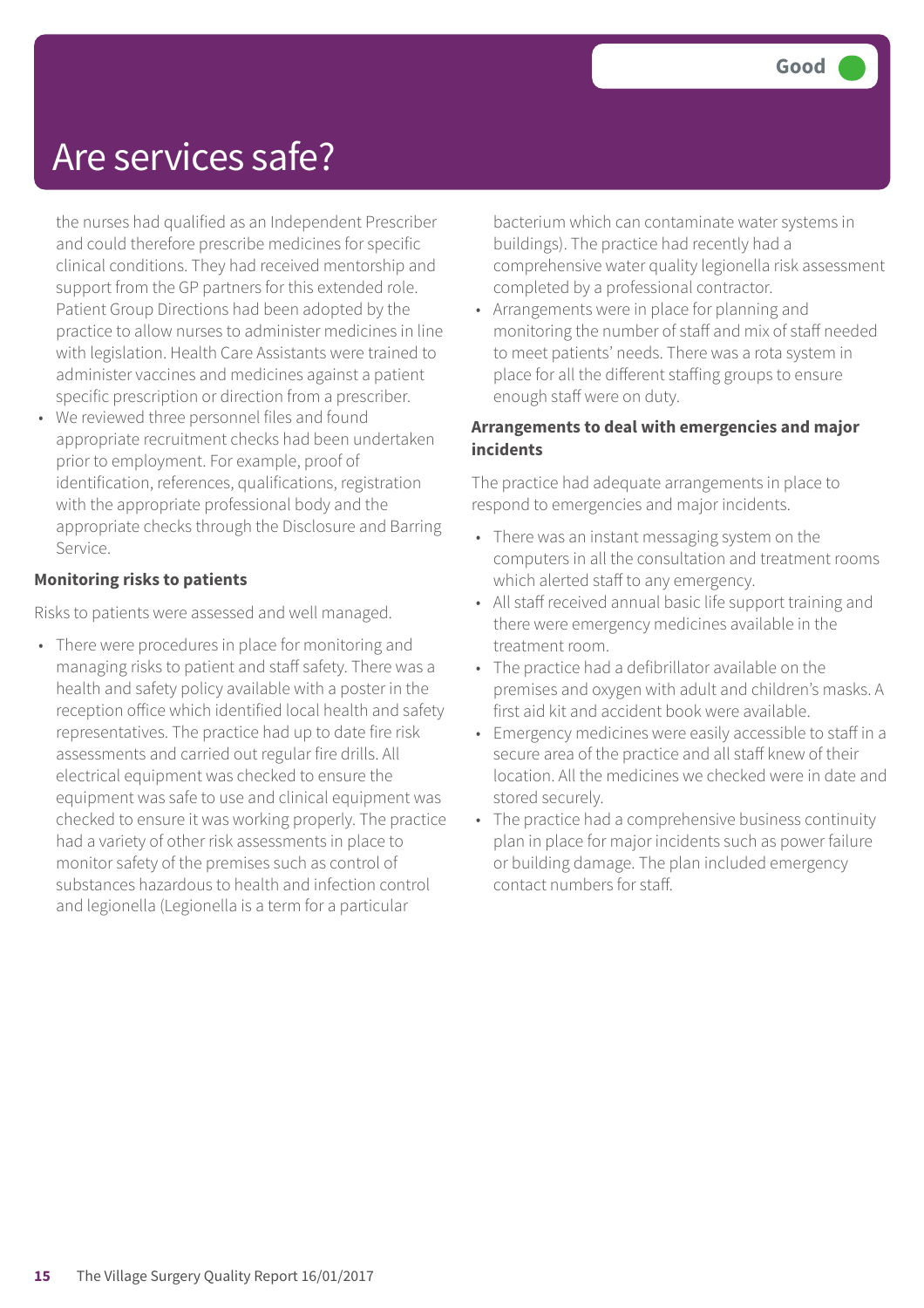### Are services effective?

(for example, treatment is effective)

## **Our findings**

#### **Effective needs assessment**

The practice assessed needs and delivered care in line with relevant and current evidence based guidance and standards, including National Institute for Health and Care Excellence (NICE) best practice guidelines.

- The practice had systems in place to keep all clinical staff up to date. Staff had access to guidelines from NICE and used this information to deliver care and treatment that met patients' needs.
- The practice monitored that these guidelines were followed through risk assessments, audits and random sample checks of patient records.

#### **Management, monitoring and improving outcomes for people**

The practice used the information collected for the Quality and Outcomes Framework (QOF) and performance against national screening programmes to monitor outcomes for patients. (QOF is a system intended to improve the quality of general practice and reward good practice). The most recent published results were 99% of the total number of points available which was higher than the CCG average of 98% and the national average of 95%. The exception reporting rate was 15% which was comparable with the CCG average of 13% and higher than the national average of 9%.

The practice had a lead GP and a lead QOF and IT manager. They told us that approximately 7% of the practice's 3,500 student population were registered with asthma or diabetes. A substantial number of these failed to respond to the three reminders which the practice sent them for their regular long term condition checks. The practice was following QOF guidelines in relation to exception reporting, which stated that two reminders should be sent.

This practice was not an outlier for any QOF (or other national) clinical targets. Data from 2015-16 showed:

- The percentage of patients with diabetes, on the register, whose blood sugar tests were within average ranges in the last 12 months was 88% which was better than the national average of 78%.
- The percentage of patients with schizophrenia, bipolar affective disorder and other psychoses who have a

comprehensive, agreed care plan documented in the record, in the preceding 12 months was 96% which was better than the CCG average of 92% and the national average of 88%.

There was evidence of quality improvement including clinical audit.

- Clinical audits demonstrated quality improvement. 25 clinical audits. Of these, six were completed cycle audits where the improvements made were implemented and monitored. The first cycle of a minor surgery audit had been completed in 2013-14. The audit had found that 91 excisions had been undertaken. Of these, seven had been unexpected malignancies (these were not removed, in line with NICE guidance). The second cycle of the audit had been undertaken in 2015-16. This audit found that 118 excisions had been completed, finding two unexpected malignancies. The outcome of this audit reduced patient's complications and reduced inappropriate excisions, to the patient's benefit.
- Audits of joint injections in 2015 and repeated in 2016 assessed how successful these had been and to enable GPs to advise patients on how effective a joint injection would be. 50 patients were involved. All injection sites (shoulder, knee, carpal tunnel etc.) were audited and patient's reported significant improvement or the issue had been resolved. Joint injections to the knee were mostly effective but the findings recommended that patients be advised that although the injection would probably be successful but there was a possibility that the complaint would continue afterwards. The audit found that written consent had been obtained for all minor surgery operations.
- The practice participated in local audits, national benchmarking, accreditation, peer review and research.
- Findings were used by the practice to improve services. For example, recent action taken as a result of the June 2016 infection control audit had resulted in the removal of carpeting from all clinical rooms and the installation of tough impermeable vinyl flooring in these rooms in line with NICE guidance.

#### **Effective staffing**

Staff had the skills, knowledge and experience to deliver effective care and treatment.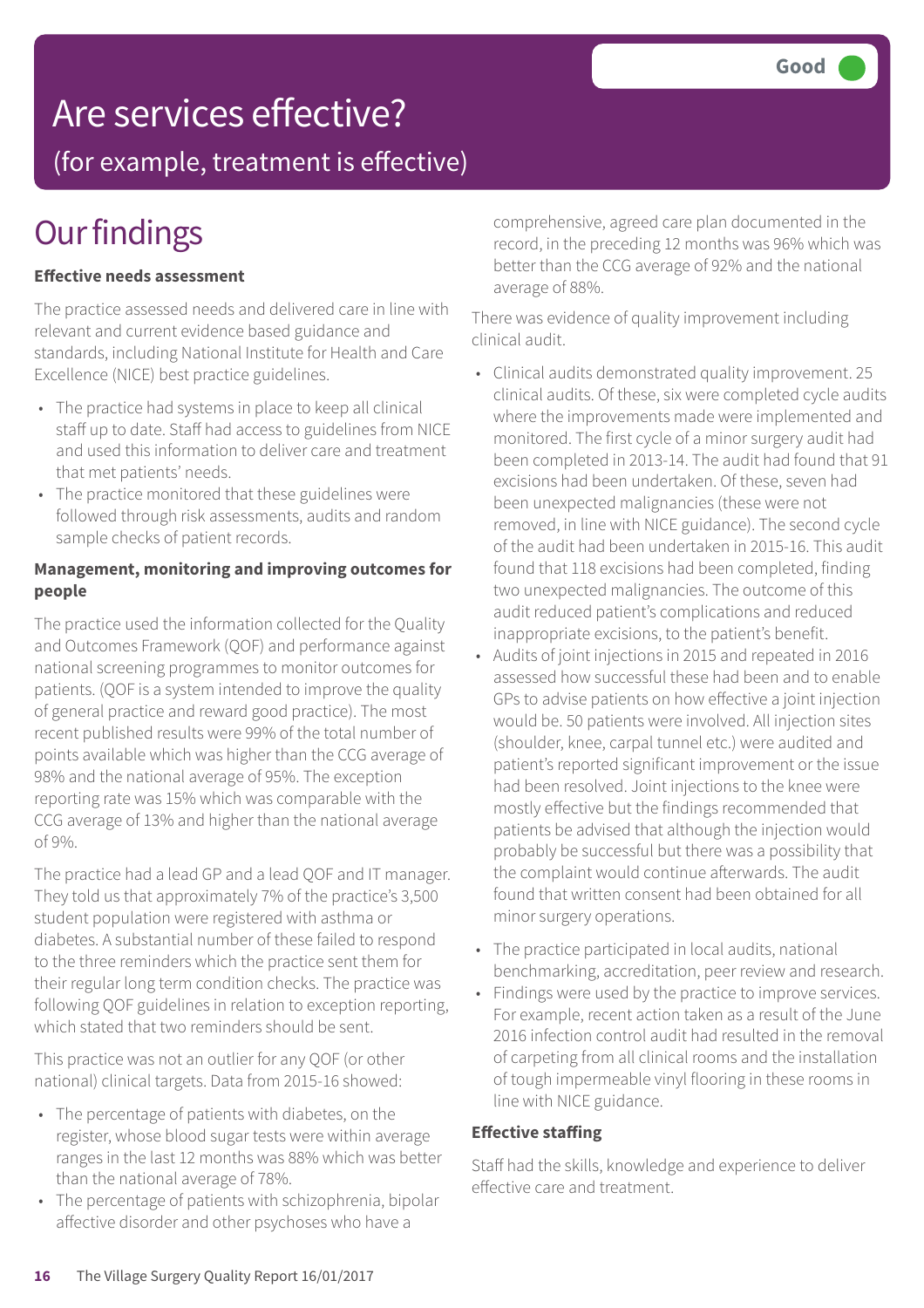## Are services effective?

### (for example, treatment is effective)

- The practice had an induction programme for all newly appointed staff. This covered such topics as safeguarding, infection prevention and control, fire safety, health and safety and confidentiality.
- The practice could demonstrate how they ensured role-specific training and updating for relevant staff. For example, for those reviewing patients with long-term conditions.
- Staff administering vaccines and taking samples for the cervical screening programme had received specific training which had included an assessment of competence. Staff who administered vaccines could demonstrate how they stayed up to date with changes to the immunisation programmes, for example by access to on line resources and discussion at practice meetings.
- The learning needs of staff were identified through a system of appraisals, meetings and reviews of practice development needs. Staff had access to appropriate training to meet their learning needs and to cover the scope of their work. This included ongoing support, one-to-one meetings, coaching and mentoring, clinical supervision and facilitation and support for revalidating GPs. All staff had received an appraisal within the last 12 months.
- Staff received training that included: safeguarding, fire safety awareness, basic life support and information governance. Staff had access to and made use of e-learning training modules and in-house training.

#### **Coordinating patient care and information sharing**

The information needed to plan and deliver care and treatment was available to relevant staff in a timely and accessible way through the practice's patient record system and their intranet system.

- This included care and risk assessments, care plans, medical records and investigation and test results.
- The practice shared relevant information with other services in a timely way, for example when referring patients to other services.

Staff worked together and with other health and social care professionals to understand and meet the range and complexity of patients' needs and to assess and plan ongoing care and treatment. This included when patients moved between services, including when they were

referred, or after they were discharged from hospital. Meetings took place with other health care professionals on a monthly basis when care plans were routinely reviewed and updated for patients with complex needs.

#### **Consent to care and treatment**

Staff sought patients' consent to care and treatment in line with legislation and guidance.

- Staff understood the relevant consent and decision-making requirements of legislation and guidance, including the Mental Capacity Act 2005.
- When providing care and treatment for children and young people, staff carried out assessments of capacity to consent in line with relevant guidance.
- Where a patient's mental capacity to consent to care or treatment was unclear the GP or practice nurse assessed the patient's capacity and, recorded the outcome of the assessment.
- The process for seeking consent was monitored through patient records audits.

#### **Supporting patients to live healthier lives**

The practice identified patients who may be in need of extra support. For example:

• Patients receiving end of life care, carers, those at risk of developing a long-term condition and those requiring advice on their diet, smoking and alcohol cessation. Patients were signposted to the relevant service.

The practice's uptake for the cervical screening programme was 90%, which was higher than the CCG average of 84% and the national average of 82%. There was a policy to offer telephone reminders for patients who did not attend for their cervical screening test. The practice demonstrated how they encouraged uptake of the screening programme by using information in different languages and for those with a learning disability and they ensured a female sample taker was available. The practice also encouraged its patients to attend national screening programmes for bowel and breast cancer screening. There were failsafe systems in place to ensure results were received for all samples sent for the cervical screening programme and the practice followed up women who were referred as a result of abnormal results.

Childhood immunisation rates for the vaccinations given were comparable to national averages. For example,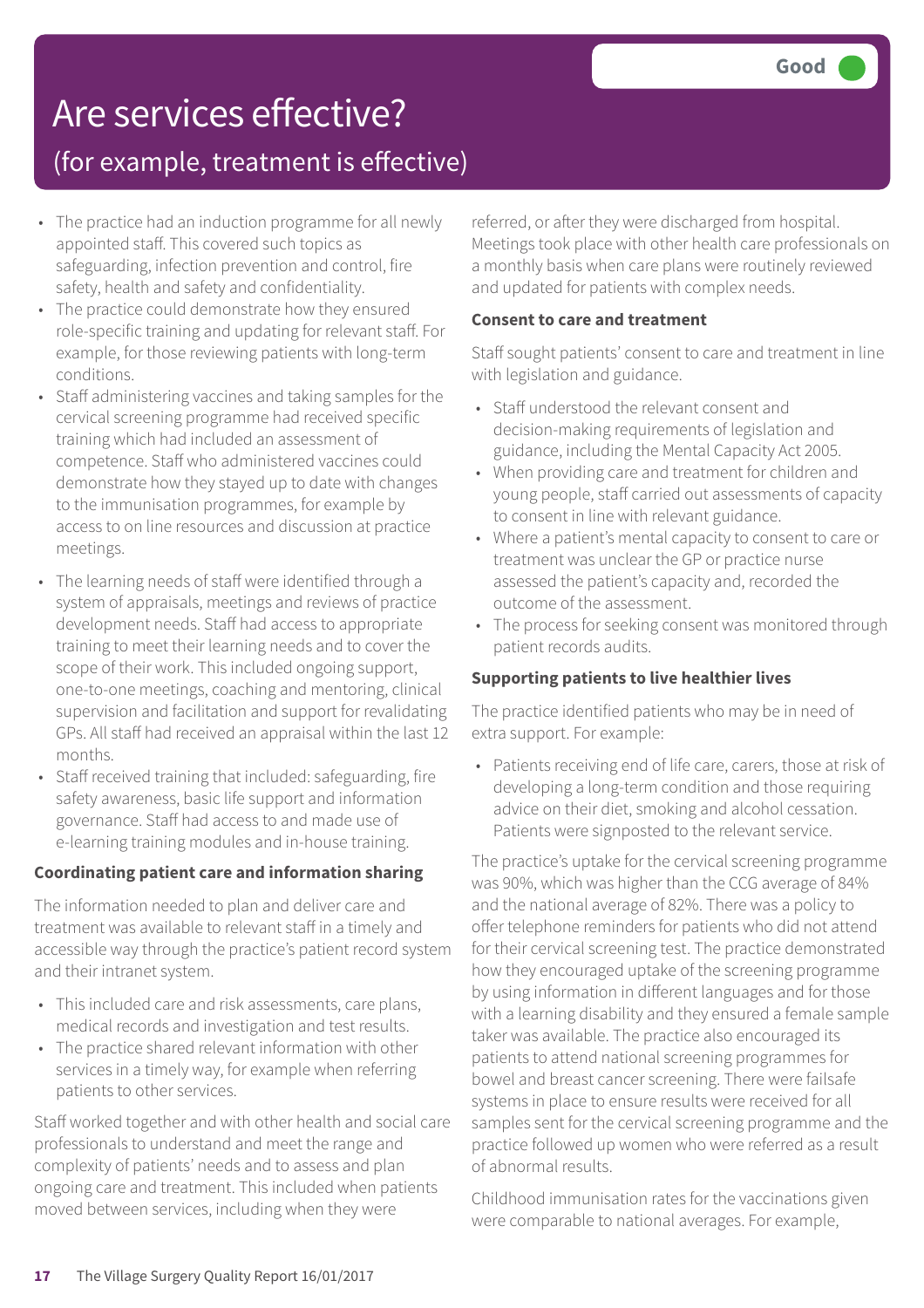## Are services effective? (for example, treatment is effective)

childhood immunisation rates for the vaccinations given to under two year olds ranged from 78% to 95% and five year olds from 87% to 100%. This was comparable with national averages of 73% to 95% and 75% to 97% respectively.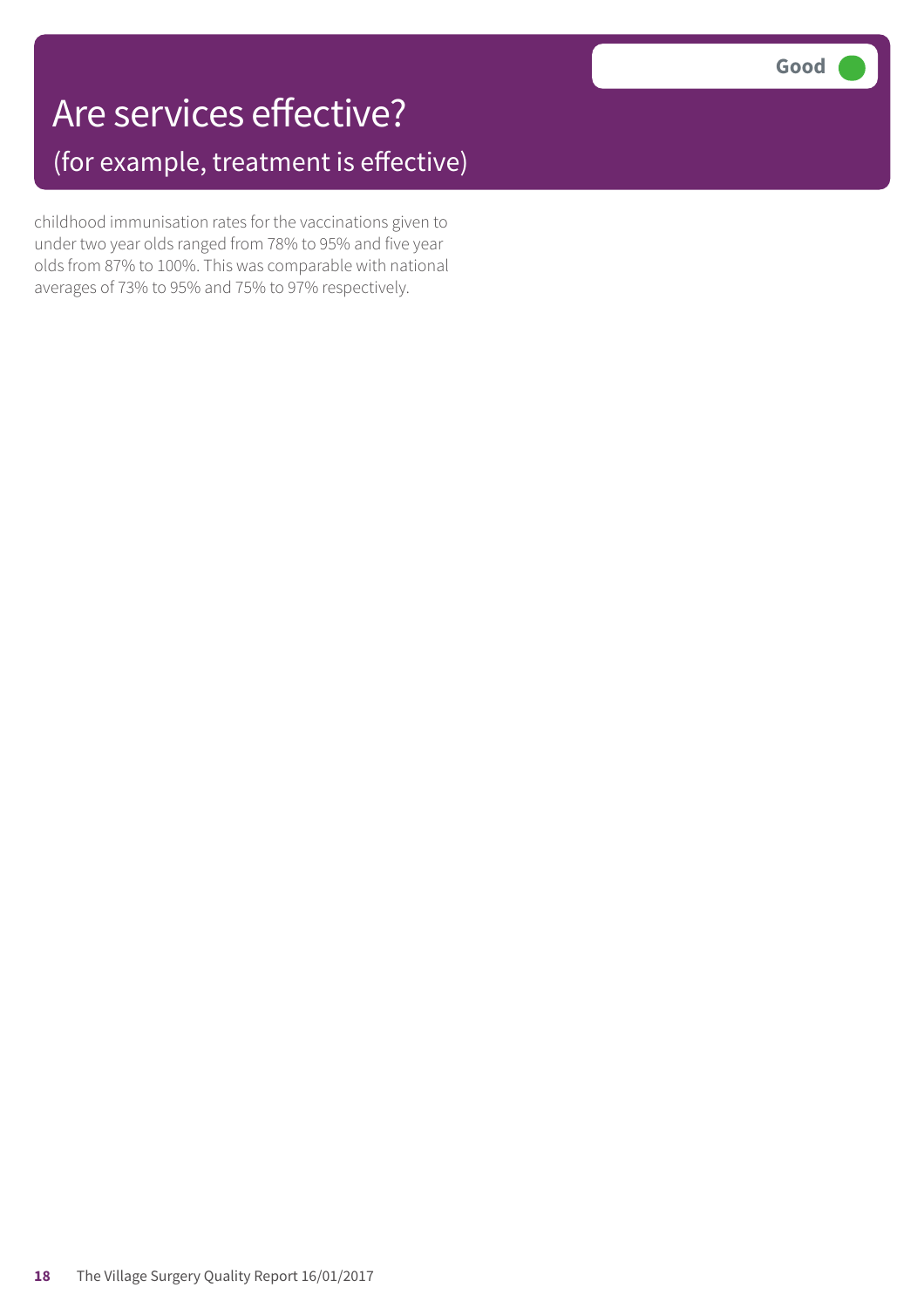# Are services caring?

## **Our findings**

#### **Kindness, dignity, respect and compassion**

We observed members of staff were courteous and very helpful to patients and treated them with dignity and respect.

- Curtains were provided in consulting rooms to maintain patients' privacy and dignity during examinations, investigations and treatments.
- We noted that consultation and treatment room doors were closed during consultations; conversations taking place in these rooms could not be overheard.
- Reception staff knew when patients wanted to discuss sensitive issues or appeared distressed they could offer them a private room to discuss their needs.

All of the 22 patient Care Quality Commission comment cards we received were positive about the service experienced. Patients said they felt the practice offered an excellent service and staff were helpful, caring and treated them with dignity and respect.

We spoke with two members of the patient participation group (PPG). They also told us they were satisfied with the care provided by the practice and said their dignity and privacy was respected. Comment cards highlighted that staff responded compassionately when they needed help and provided support when required.

Results from the national GP patient survey showed patients felt they were treated with compassion, dignity and respect. The practice was above average for its satisfaction scores on consultations with GPs and nurses. For example:

- 93% of patients said the GP was good at listening to them compared to the clinical commissioning group (CCG) average of 92% and the national average of 87%.
- 90% of patients said the GP gave them enough time compared to the CCG average of 90% and the national average of 87%.
- 96% of patients said they had confidence and trust in the last GP they saw compared to the CCG average of 97% and the national average of 95%.
- 94% of patients said the last GP they spoke to was good at treating them with care and concern compared to the national average of 85%.
- 97% of patients said the last nurse they spoke to was good at treating them with care and concern compared to the national average of 91%.
- 93% of patients said they found the receptionists at the practice helpful compared to the CCG average of 91% and the national average of 87%.

#### **Care planning and involvement in decisions about care and treatment**

Patients told us they felt involved in decision making about the care and treatment they received. They also told us they felt listened to and supported by staff and had sufficient time during consultations to make an informed decision about the choice of treatment available to them. Patient feedback from the 22 comment cards we received was also positive and aligned with these views. We also saw that care plans were personalised.

Results from the national GP patient survey showed patients responded positively to questions about their involvement in planning and making decisions about their care and treatment. Results were in line with local and national averages. For example:

- 84% of patients said the last GP they saw was good at explaining tests and treatments compared to the CCG average of 85% and the national average of 86%.
- 85% of patients said the last GP they saw was good at involving them in decisions about their care compared to the national average of 82%.
- 93% of patients said the last nurse they saw was good at involving them in decisions about their care compared to the national average of 85%.

The practice provided facilities to help patients be involved in decisions about their care:

- Staff told us that translation services were available for patients who did not have English as a first language. We saw notices in the reception areas informing patients this service was available.
- Information leaflets were available in easy read format.

#### **Patient and carer support to cope emotionally with care and treatment**

Patient information leaflets and notices were available in the patient waiting area which told patients how to access a number of support groups and organisations. Information about support groups was also available on the practice website.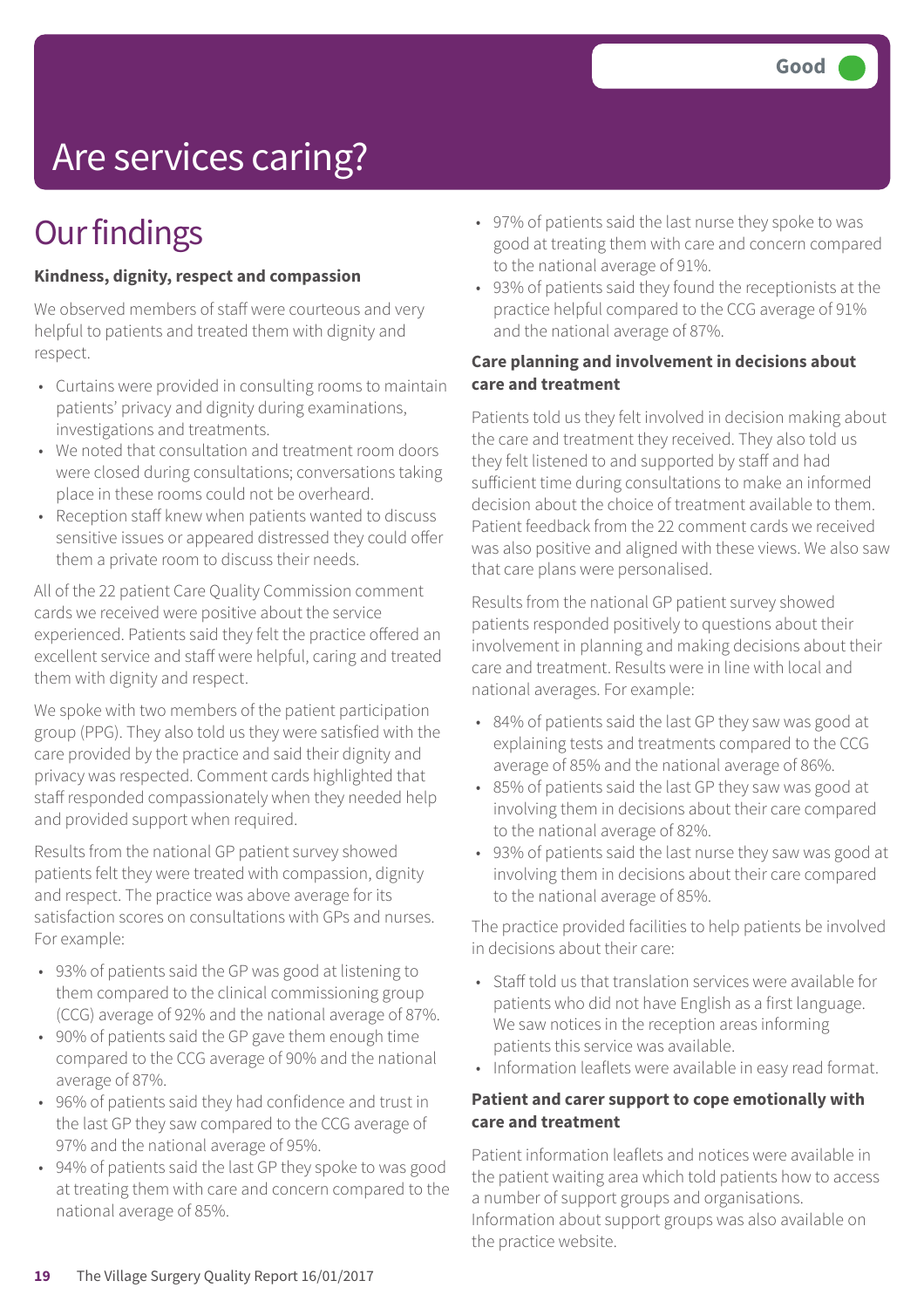### Are services caring?

The practice's computer system alerted GPs if a patient was also a carer. The practice had identified 149 patients as carers (1.5% of the practice list). There was a carer's lead who supported them by liaising with them frequently, gave advice on support services. Written information was available to direct carers to the various avenues of support available to them. The practice also had a dementia champion, and was a dementia friendly practice, signage, toilet seats.

Staff told us that if families had suffered bereavement, their usual GP contacted them or sent them a sympathy card. This call was either followed by a patient consultation at a flexible time and location to meet the family's needs and/or by giving them advice on how to find a support service.

The practice had recently introduced systems in place to identify military veterans and ensure they received appropriate support to cope emotionally with their experience in the service of their country in line with the national Armed Forces Covenant 2014. The practice had identified one military veteran so far.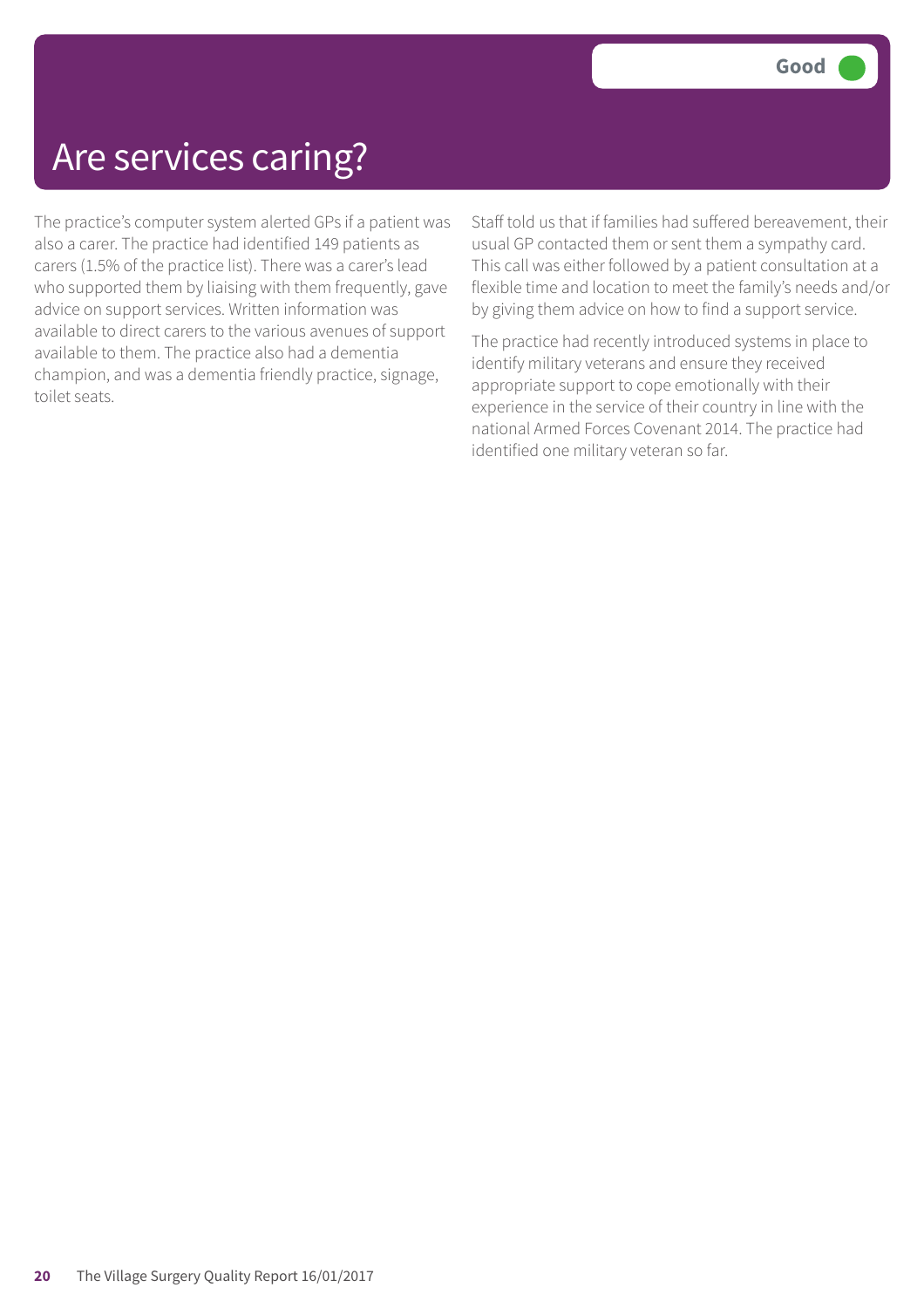# Are services responsive to people's needs?

(for example, to feedback?)

# **Our findings**

#### **Responding to and meeting people's needs**

The practice reviewed the needs of its local population and engaged with the NHS England Area Team and Clinical Commissioning Group (CCG) to secure improvements to services where these were identified. For example;

- The practice provided weekly clinics at nearby Arts University Bournemouth (AUB) by a GP and a nurse practitioner.
- There were longer appointments available for patients with a learning disability.
- Home visits were available for older patients and patients who had clinical needs which resulted in difficulty attending the practice.
- Same day appointments were available for children and those patients with medical problems that require same day consultation.
- Patients were able to receive travel vaccinations available on the NHS and were referred to other clinics for vaccines available privately.
- There were power assisted entrance doors, disabled facilities, a hearing aid induction loop and telephone translation services available. The practice staff spoke a range of different languages including Mandarin Chinese, Arabic, Spanish and Farsi which could be used to more effectively communicate with patients arriving at the practice.
- The practice staff told us they would make a room available for breastfeeding, prayer or other valid reasons including a weekly counselling service for mental health issues.
- The practice provided a room for specialist staff from Salisbury hospital to bring in ultrasound equipment and carry out aortic aneurism tests bi-monthly. This was a way of detecting dangerous swelling of the aorta.

#### **Access to the service**

The practice was open between the NHS contracted opening hours of 8am and 6.30pm Monday to Friday. Appointments were offered anytime within these hours. Extended hours surgeries were offered at the following times on Tuesdays, Thursdays and Fridays from 7.30am to 8am. Evening clinics are offered once a week on a different day each week from 6.30pm to 8.30pm.

In addition to pre-bookable appointments that could be booked up to four weeks in advance, urgent appointments were also available for people that needed them.

Results from the national GP patient survey showed that patient's satisfaction with how they could access care and treatment was comparable to local and national averages.

- 85% of patients were satisfied with the practice's opening hours compared to the national average of 78%.
- 92% of patients said they could get through easily to the practice by phone compared to the national average of 73%.

People told us on the day of the inspection that they were able to get appointments when they needed them.

#### **Listening and learning from concerns and complaints**

The practice had an effective system in place for handling complaints and concerns.

- Its complaints policy and procedures were in line with recognised guidance and contractual obligations for GPs in England.
- There was a designated responsible person who handled all complaints in the practice.
- We saw that information was available to help patients understand the complaints system. There were posters and leaflets at reception and displayed on the website which explained how to make a complaint should a patient wish to do so.

We looked at the five complaints received in the last 12 months and found these had been satisfactorily handled, dealt with in a timely way. Lessons were learnt from individual concerns and complaints and also from analysis of trends and action was taken to as a result to improve the quality of care. For example, a complaint had been made by a patient about the care they had received from the GP registrar. A senior partner had investigated the matter with the practice manager. It was found that the practice had not followed the recorded advice of the GP registrar. Shared learning had taken place which included ensuring the following through of medical advice. The practice had made a comprehensive written response to the patient. The patient was satisfied with the outcome.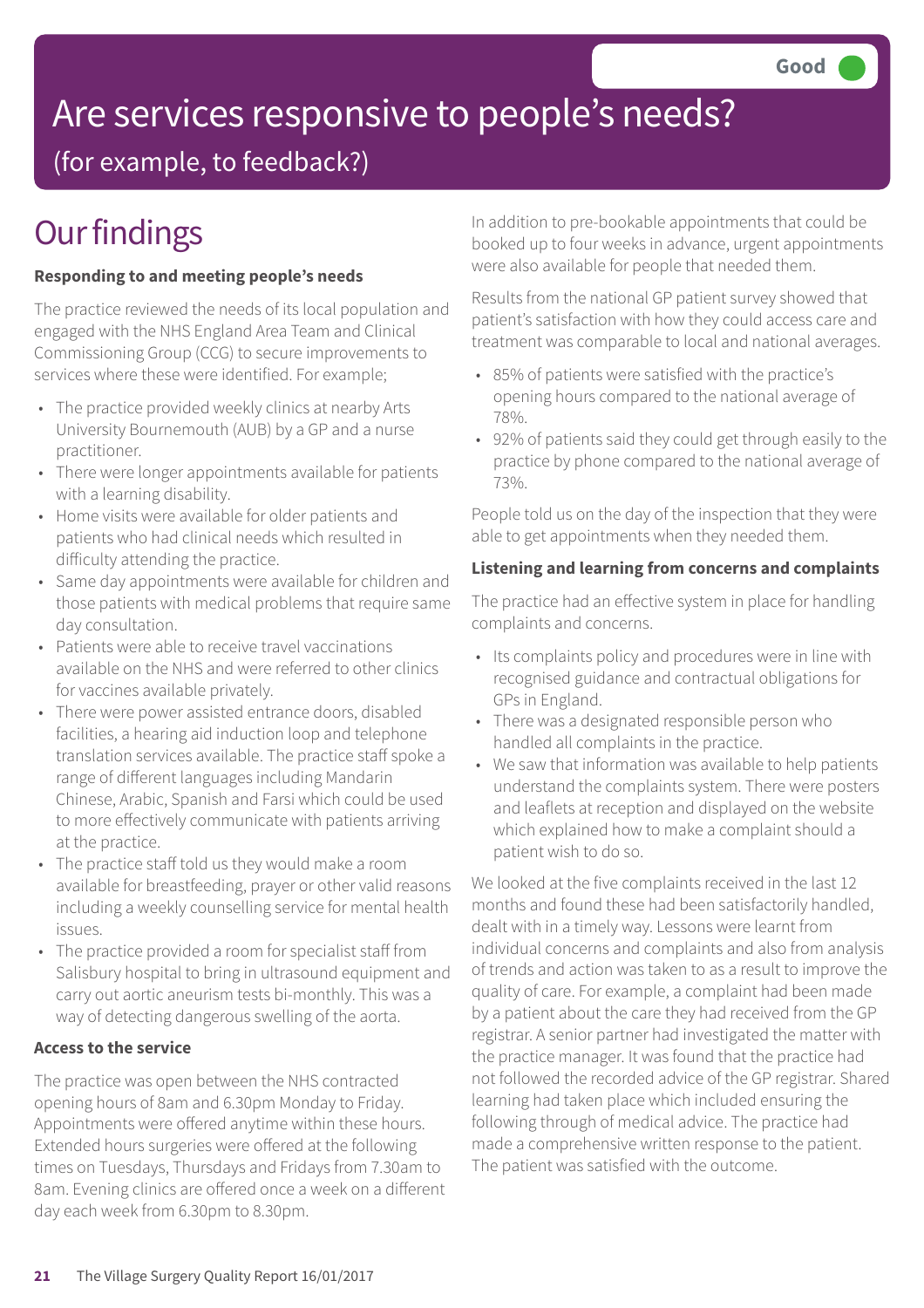## Are services well-led?

(for example, are they well-managed and do senior leaders listen, learn and take appropriate action)

## **Our findings**

#### **Vision and strategy**

The practice had a clear vision to deliver high quality care and promote good outcomes for patients.

- The practice had a mission statement which was displayed in the waiting areas and staff knew and understood the values. The practice mission statement stated their aim was to "Provide personalised, high quality, primary care to our patient population through consultations, examinations, investigations/referrals and treatment of medical conditions and to treat all our patients with respect and dignity."
- The practice had a robust strategy and supporting business plans which reflected the vision and values and were regularly monitored.

#### **Governance arrangements**

The practice had an overarching governance framework which supported the delivery of the strategy and good quality care. This outlined the structures and procedures in place and ensured that:

- There was a clear staffing structure and that staff were aware of their own roles and responsibilities.
- Practice specific policies were implemented and were available to all staff.
- A comprehensive understanding of the performance of the practice was maintained
- A programme of continuous clinical and internal audit was used to monitor quality and to make improvements.
- There were robust arrangements for identifying, recording and managing risks, issues and implementing mitigating actions.

#### **Leadership and culture**

On the day of inspection the partners in the practice demonstrated they had the experience, capacity and capability to run the practice and ensure high quality care. They told us they prioritised safe, high quality and compassionate care. Staff told us the partners were approachable and always took the time to listen to all members of staff.

The provider was aware of and had systems in place to ensure compliance with the requirements of the duty of candour. (The duty of candour is a set of specific legal requirements that providers of services must follow when things go wrong with care and treatment).This included support training for all staff on communicating with patients about notifiable safety incidents. The partners encouraged a culture of openness and honesty. The practice had systems in place to ensure that when things went wrong with care and treatment::

- The practice gave affected people reasonable support, truthful information and a verbal and written apology
- The practice kept written records of verbal interactions as well as written correspondence.

There was a clear leadership structure in place and staff felt supported by management.

- Staff told us the practice held regular team meetings including weekly GP partner meetings, monthly heads of department meetings, monthly nurses meetings. Protected learning meetings for all staff once a quarter. Most recently the protected learning had covered CQC inspections, mental capacity and safeguarding.
- Staff told us there was an open culture within the practice and they had the opportunity to raise any issues at team meetings and felt confident and supported in doing so. We noted team away days were held every six months.
- Staff said they felt respected, valued and supported, particularly by the partners in the practice. All staff were involved in discussions about how to run and develop the practice, and the partners encouraged all members of staff to identify opportunities to improve the service delivered by the practice.

#### **Seeking and acting on feedback from patients, the public and staff**

The practice encouraged and valued feedback from patients, the public and staff. It proactively sought patients' feedback and engaged patients in the delivery of the service.

• The practice had gathered feedback from patients through the patient participation group (PPG) and through surveys and complaints received. The PPG met regularly, carried out patient surveys and submitted proposals for improvements to the practice